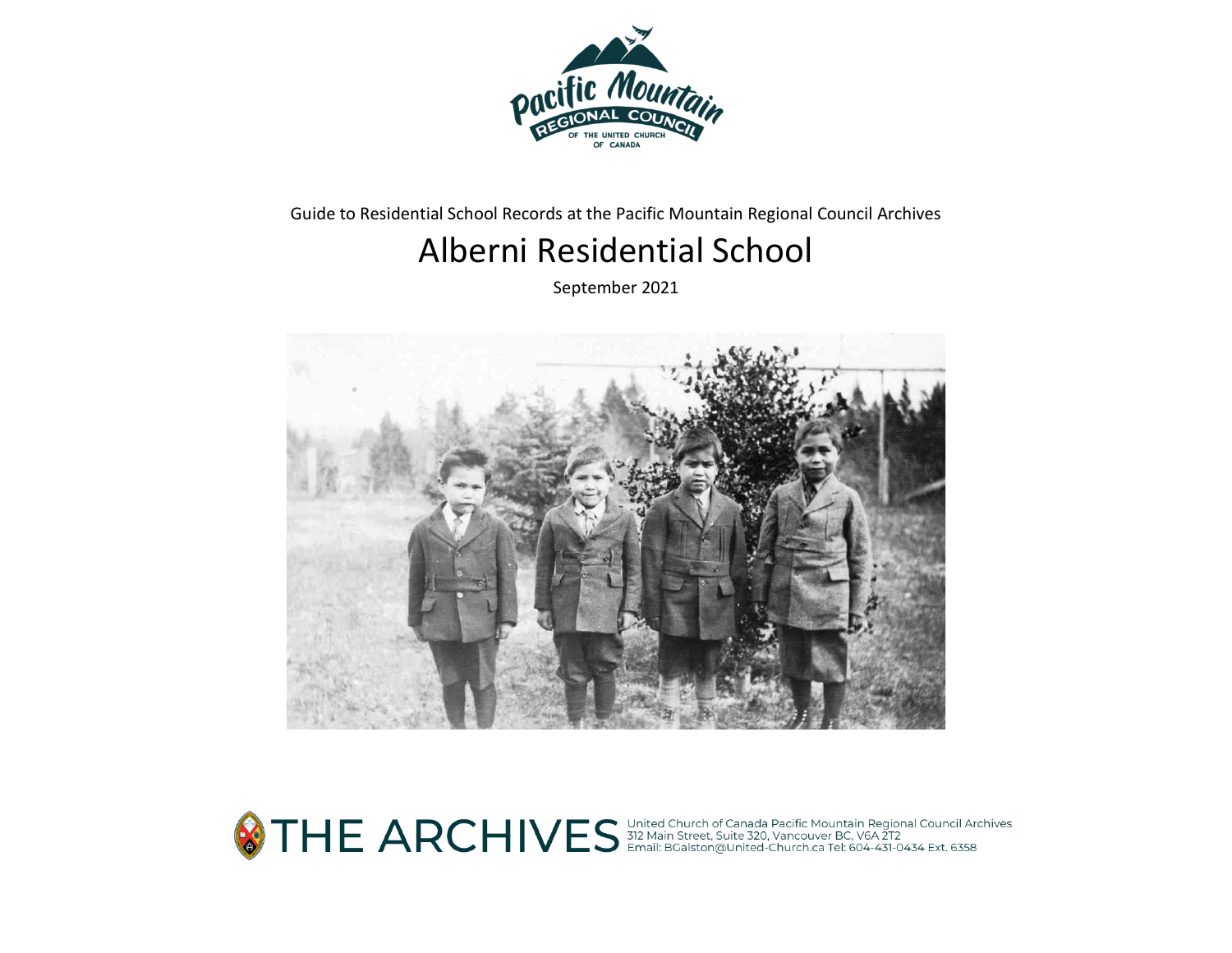# Table of Contents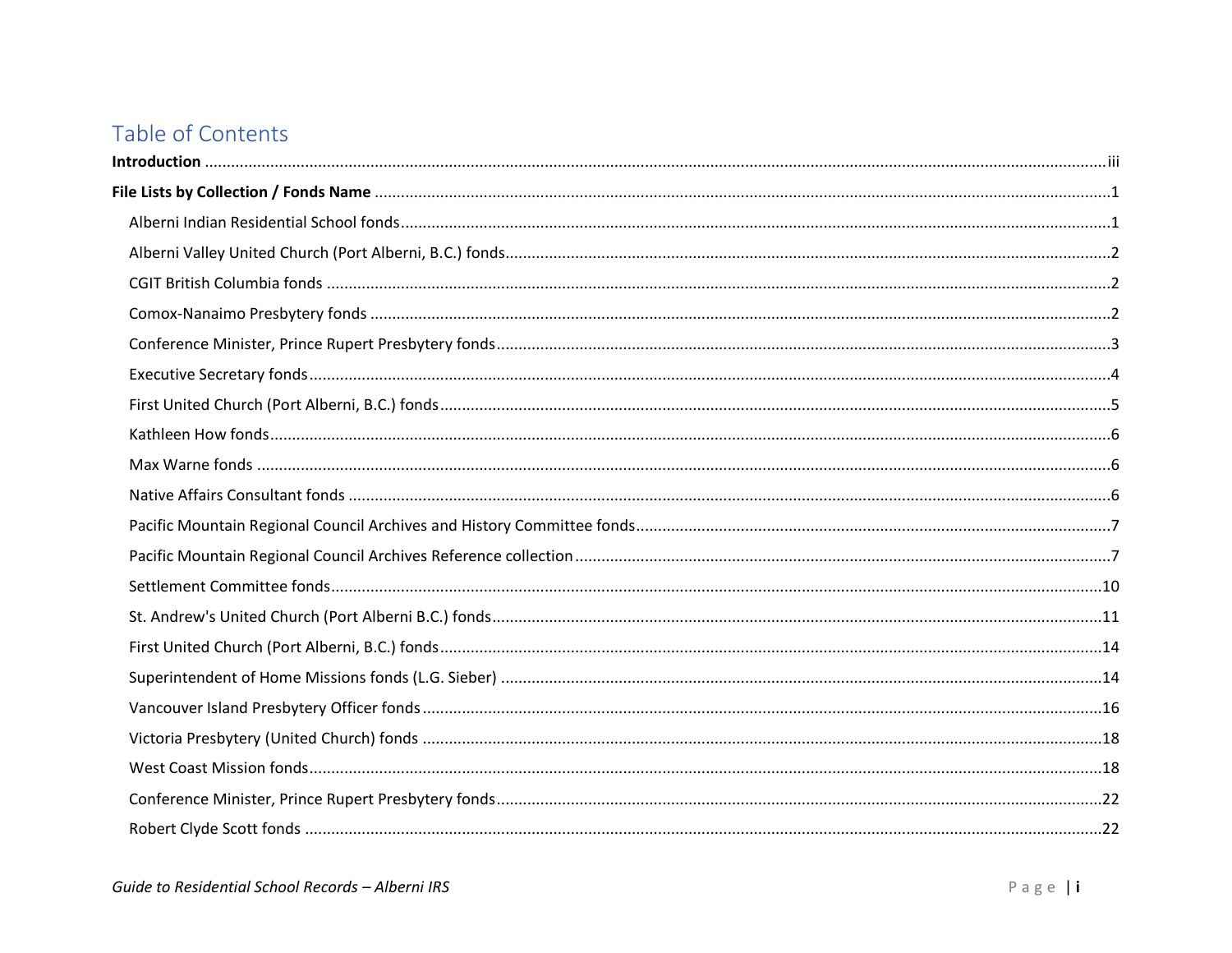|--|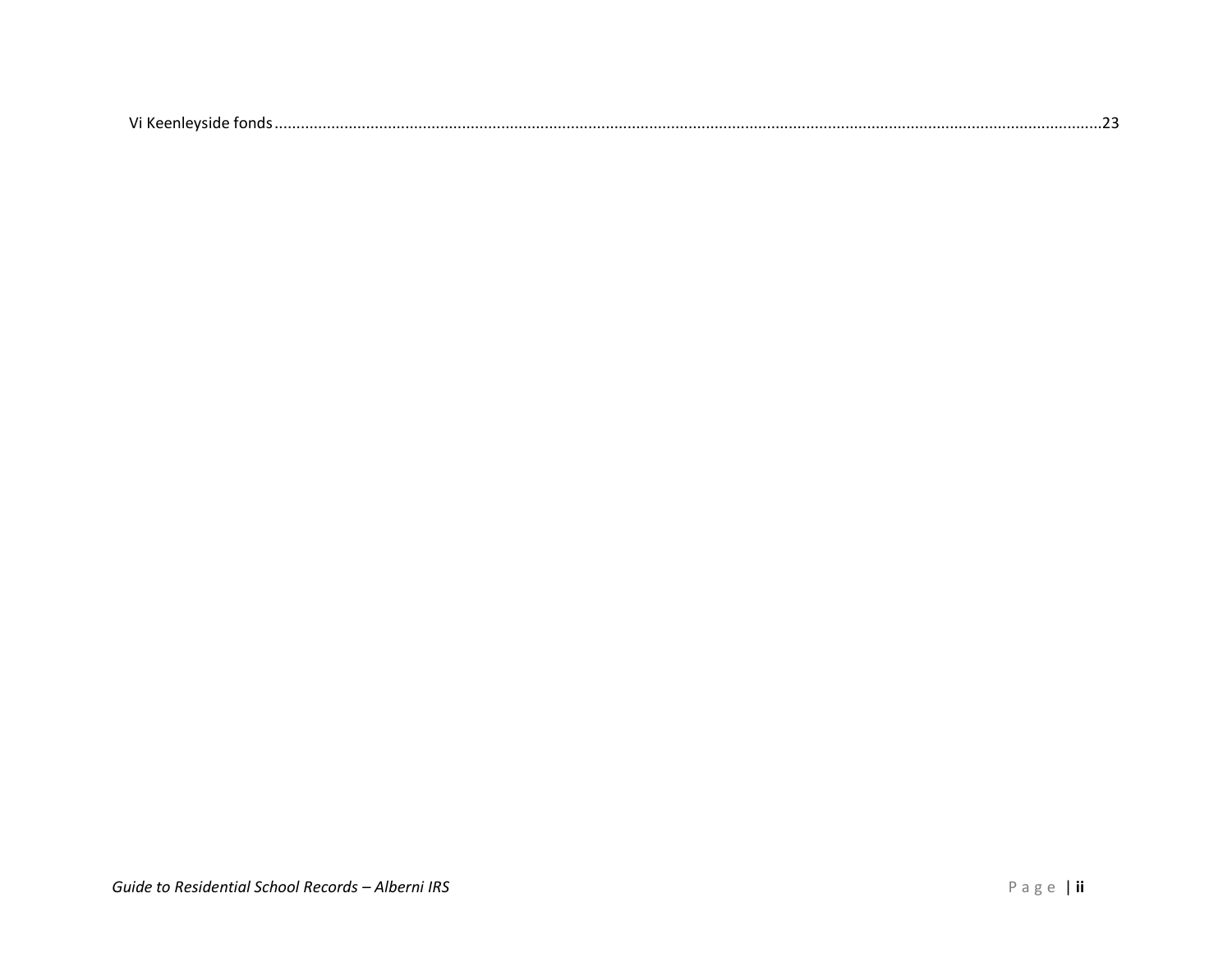# <span id="page-3-0"></span>**Introduction**

This guide is offered in the spirit of being transparent and in keeping with two of the Archives' goals:

- Becoming more accessible to all in particular, Indigenous peoples and ethno-cultural groups represented in the Archives
- Decolonizing the Archives

We acknowledge that further work needs to be done to make the guide more user-friendly and descriptions more meaningful. The information is drawn from data supplied to the Truth and Reconciliation Commission for its database. But the guide is a good starting point for residential school research at this Archives.

#### **Scope**

The guide encompasses archival and library materials held at the United Church Archives in B.C. It includes material identified by the Truth and Reconciliation Commission (TRC) as relevant to Residential Schools and therefore copied for inclusion in the National Centre for Truth and Reconciliation in Winnipeg.

This particular section of the guide (Part 3) relates to the Alberni Residential School in Port Alberni. Further sections are available, listing materials relating to residential schools in general, as well as the other four schools that the United Church ran in B.C.:

- Part 1 Records Relating Generally to Residential Schools
- Part 2 Ahousaht Residential School
- Part 4 Coqualeetza Institute (Sardis, B.C.)
- Part 5 Crosby Girls' Home (Lax Kw'alaams, B.C.)
- Part 6 Elizabeth Long Memorial Home (Kitamaat, B.C.)

#### **Arrangement of this Guide**

The guide is arranged alphabetically by name of collection or fonds. Most collection and fonds titles are linked to the corresponding description on MemoryBC, to provide more context. A file list for each fonds follows.

The term "series" (first column in the file list) is a grouping of files within a collection or fonds. Where available, the series title has been included because it provides a little more context and description to orient the researcher.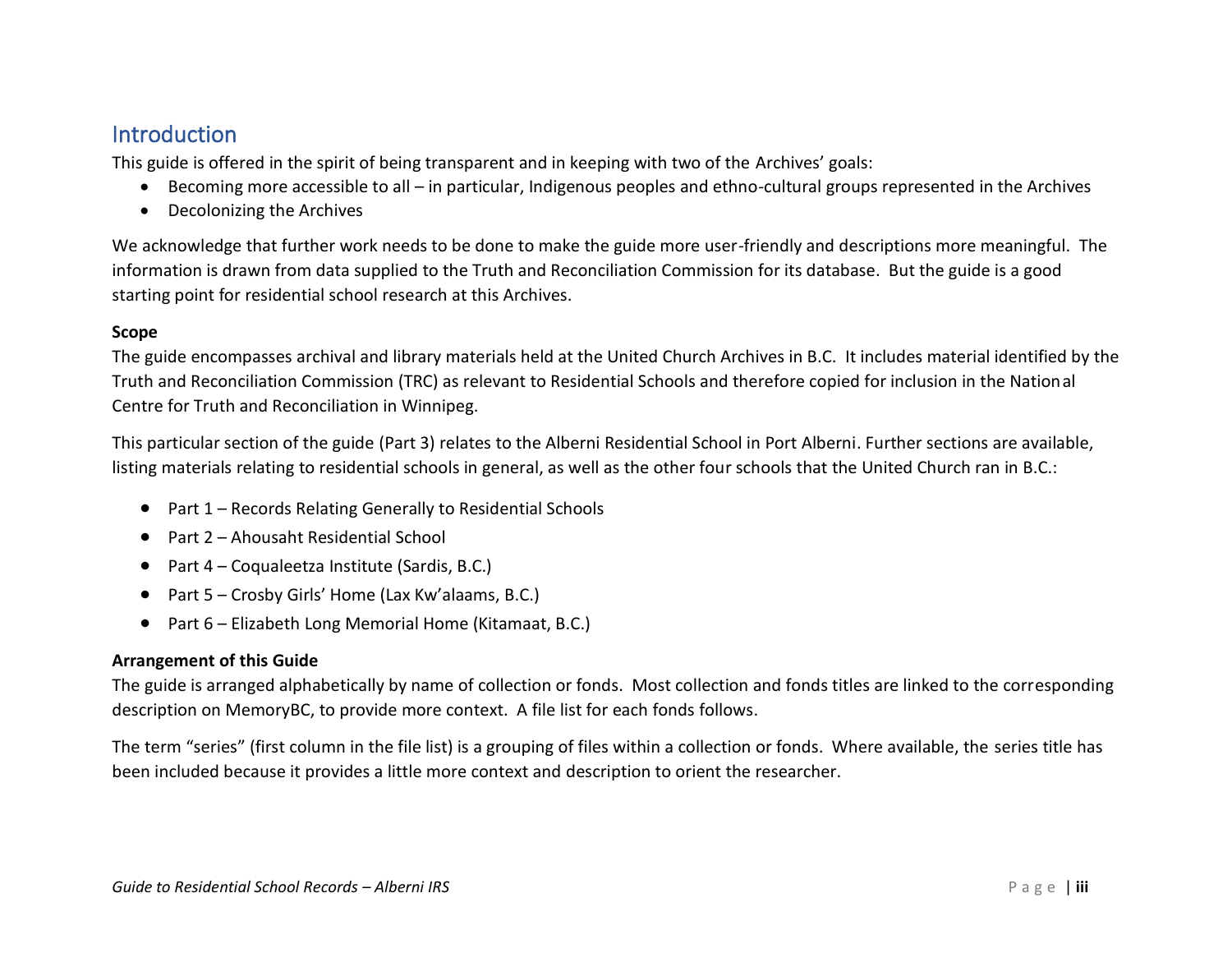#### **Access to the Records**

The documents can be accessed in person at the Pacific Mountain Regional Council Archives in Vancouver. They will also eventually be available online via the National Centre for Truth and Reconciliation website.

Specific documents have not been listed in the interest of keep the lists from being overwhelming. However, the document titles and authors can be accessed at the Archives. The Archives does not at present hold digital copies of relevant documents.

Exceptions to access (i.e. restrictions) have been listed in the Notes column of the file lists, along with rationale.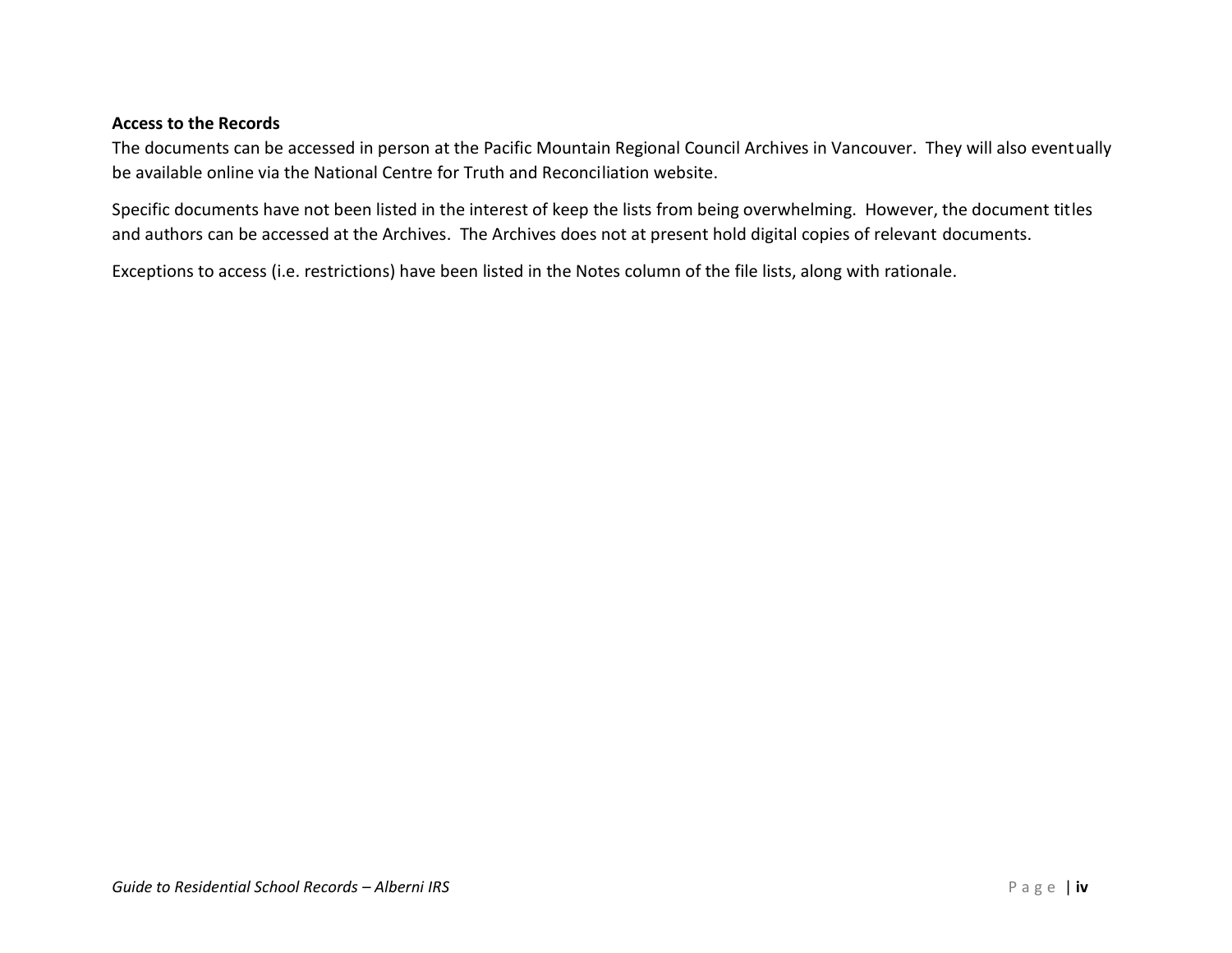# <span id="page-5-0"></span>File Lists by Collection / Fonds Name

#### <span id="page-5-1"></span>[Alberni Indian Residential School fonds](https://www.memorybc.ca/alberni-indian-residential-school-fonds)

The fonds title contains historical terms that some may consider offensive. Although it does not reflect today's sensibilities, it is being maintained because it contains the official name of the body that created the records at their time of creation and provides evidence of the attitudes and usage of the time period.

| <b>Series</b>                           | <b>File Title</b>                                                                                           | <b>Box/File</b> | <b>Inclusive</b><br><b>Dates</b> | <b>Notes</b>                                                                                                                                                                                                                                                                                                                                                                |
|-----------------------------------------|-------------------------------------------------------------------------------------------------------------|-----------------|----------------------------------|-----------------------------------------------------------------------------------------------------------------------------------------------------------------------------------------------------------------------------------------------------------------------------------------------------------------------------------------------------------------------------|
| Baptism, Marriage<br>and Burial Records | <b>Baptism Register</b>                                                                                     | 1878/1          | 1941-1969                        | Baptism records contain personal<br>information and are restricted for 100<br>years in compliance with the Personal<br>Information Protection Act of B.C.                                                                                                                                                                                                                   |
| Baptism, Marriage<br>and Burial Records | Marriage Register Alberni Indian<br>Church Alberni B.C. - Port Alberni<br>Area                              | 1878/2          | 1937-1976                        | Marriage records contain personal<br>information and are restricted for 75<br>years in compliance with the Personal<br>Information Protection Act of B.C.<br>The title contains historical terms that<br>some may consider offensive. Although<br>it does not reflect today's sensibilities,<br>it is being maintained because it<br>contains the official name of the body |
|                                         |                                                                                                             |                 |                                  | that created the records at their time of<br>creation and provides evidence of the<br>attitudes and usage of the time period.                                                                                                                                                                                                                                               |
| Membership Records                      | [Communion Roll - Tseshaht<br>United Church]. Original title:<br>Communion Roll - Sheshaht United<br>Church | 1878/3          | 1936-1955                        | Membership records contain personal<br>information restricted for 100 years in<br>accordance with the Personal<br>Information Protection Act of B.C.                                                                                                                                                                                                                        |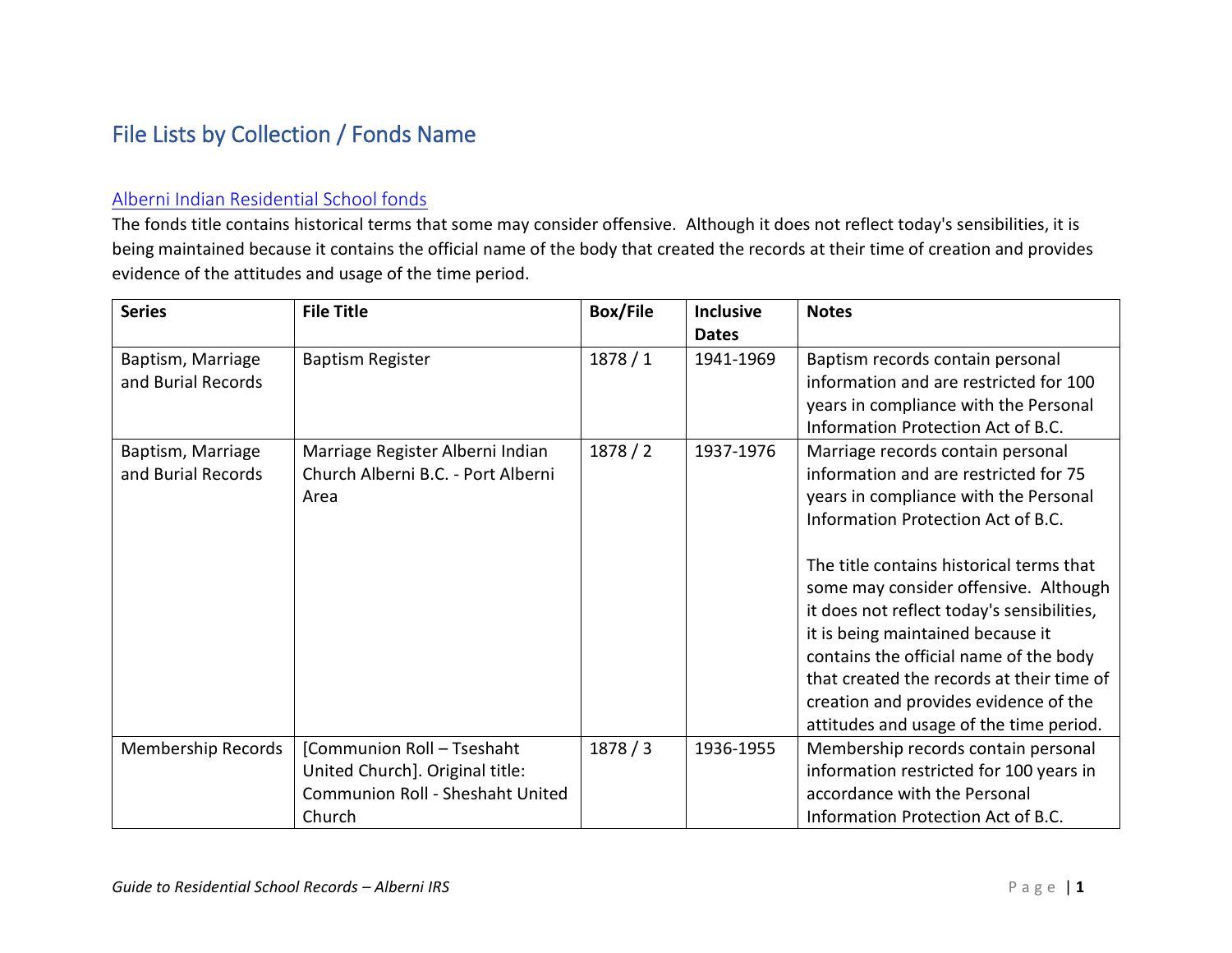| <b>Series</b> | <b>File Title</b>                              | <b>Box/File</b> | <b>Inclusive</b> | <b>Notes</b>                                                                                                                                                                                                                                                                                                                                    |
|---------------|------------------------------------------------|-----------------|------------------|-------------------------------------------------------------------------------------------------------------------------------------------------------------------------------------------------------------------------------------------------------------------------------------------------------------------------------------------------|
|               |                                                |                 | <b>Dates</b>     |                                                                                                                                                                                                                                                                                                                                                 |
| Memorabilia   | Alberni Indian Residential School<br>scrapbook | 1878 / 4        | 1962-1968        | The title contains historical terms that<br>some may consider offensive. Although<br>it does not reflect today's sensibilities,<br>it is being maintained because it<br>contains the official name of the body<br>that created the records at their time of<br>creation and provides evidence of the<br>attitudes and usage of the time period. |

# <span id="page-6-0"></span>[Alberni Valley United Church \(Port Alberni, B.C.\) fonds](https://www.memorybc.ca/alberni-valley-united-church-port-alberni-b-c-fonds)

| <b>Series</b> | <b>File Title</b>                                | <b>Box/File</b> | <b>Inclusive</b> | <b>Notes</b> |
|---------------|--------------------------------------------------|-----------------|------------------|--------------|
|               |                                                  |                 | <b>Dates</b>     |              |
| Board and     | A.V.U.C. [Alberni Valley United                  | 1853/8          | 2003-2004        |              |
|               | Committee Records   Church] Board and Committees | to 12           |                  |              |

### <span id="page-6-1"></span>[CGIT British Columbia fonds](https://www.memorybc.ca/british-columbia-provincial-board-canadian-girls-in-training-fonds)

| <b>Series</b>      | <b>File Title</b> | <b>Box/File</b>         | <b>Inclusive</b><br><b>Dates</b> | <b>Notes</b> |
|--------------------|-------------------|-------------------------|----------------------------------|--------------|
| <b>Newsletters</b> | Gitom             | 2250<br>717<br><b>L</b> | 1945-1947                        |              |

#### <span id="page-6-2"></span>[Comox-Nanaimo Presbytery fonds](https://www.memorybc.ca/comox-nanaimo-presbytery-fonds)

| <b>Series</b>     | <b>File Title</b>     | <b>Box/File</b> | <b>Inclusive</b> | <b>Notes</b> |
|-------------------|-----------------------|-----------------|------------------|--------------|
|                   |                       |                 | <b>Dates</b>     |              |
| Correspondence of | Incoming and Outgoing | 533/4           | 1968             |              |
| the Presbytery    | Correspondence        |                 |                  |              |
| Secretary         |                       |                 |                  |              |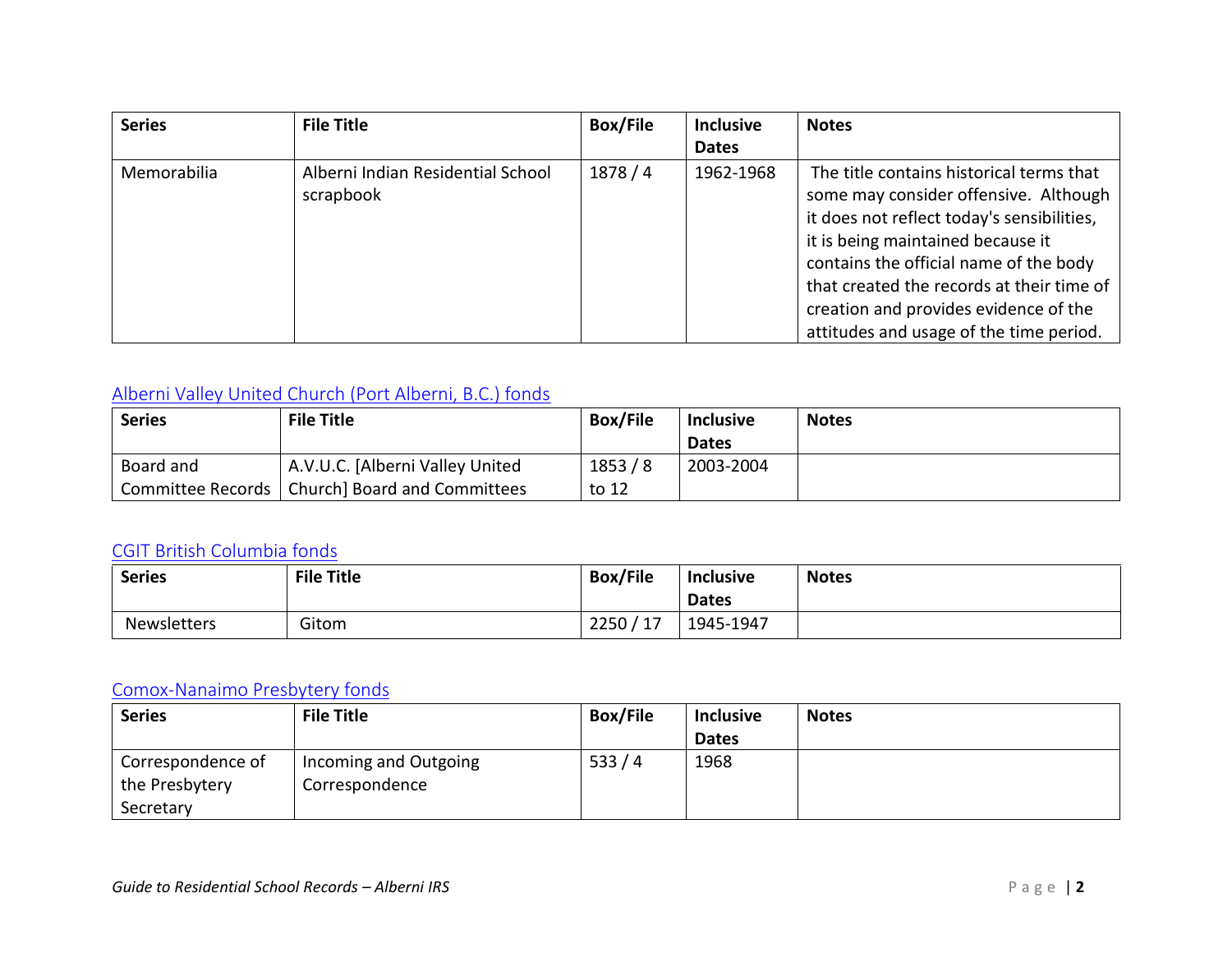| <b>Series</b>     | <b>File Title</b>     | <b>Box/File</b> | <b>Inclusive</b> | <b>Notes</b> |
|-------------------|-----------------------|-----------------|------------------|--------------|
|                   |                       |                 | <b>Dates</b>     |              |
| Correspondence of | Incoming and outgoing | 533/5           | 1969             |              |
| the Presbytery    | correspondence        |                 |                  |              |
| Secretary         |                       |                 |                  |              |
| Correspondence of | Incoming and outgoing | 533/6           | 1970             |              |
| the Presbytery    | correspondence        |                 |                  |              |
| Secretary         |                       |                 |                  |              |
|                   |                       |                 |                  |              |
| Correspondence of | Incoming and Outgoing | 533/6           | 1970             |              |
| the Presbytery    | Correspondence        |                 |                  |              |
| Secretary         |                       |                 |                  |              |

# <span id="page-7-0"></span>[Conference Minister, Prince Rupert Presbytery fonds](https://www.memorybc.ca/conference-minister-prince-rupert-presbytery-fonds)

| <b>Series</b>             | <b>File Title</b>                   | <b>Box/File</b> | <b>Inclusive</b> | <b>Notes</b>                              |
|---------------------------|-------------------------------------|-----------------|------------------|-------------------------------------------|
|                           |                                     |                 | <b>Dates</b>     |                                           |
| <b>Residential School</b> | Correspondence and news releases    | 1911/11         | 1999-2005        | Partial file restricted due to solicitor- |
| <b>Issues</b>             |                                     |                 |                  | client privilege.                         |
| <b>Residential School</b> | Correspondence and Advisory         | 1911/4          | 1995-1998        |                                           |
| <b>Issues</b>             | Group minutes                       |                 |                  |                                           |
| <b>Residential School</b> | Newsletters and statistics          | 1911/6          | 1999-2000        | Partial file restricted due to solicitor- |
| <b>Issues</b>             |                                     |                 |                  | client privilege.                         |
| <b>Residential School</b> | <b>Healing Fund Council minutes</b> | 1911/8          | 1995-1998        |                                           |
| <b>Issues</b>             |                                     |                 |                  |                                           |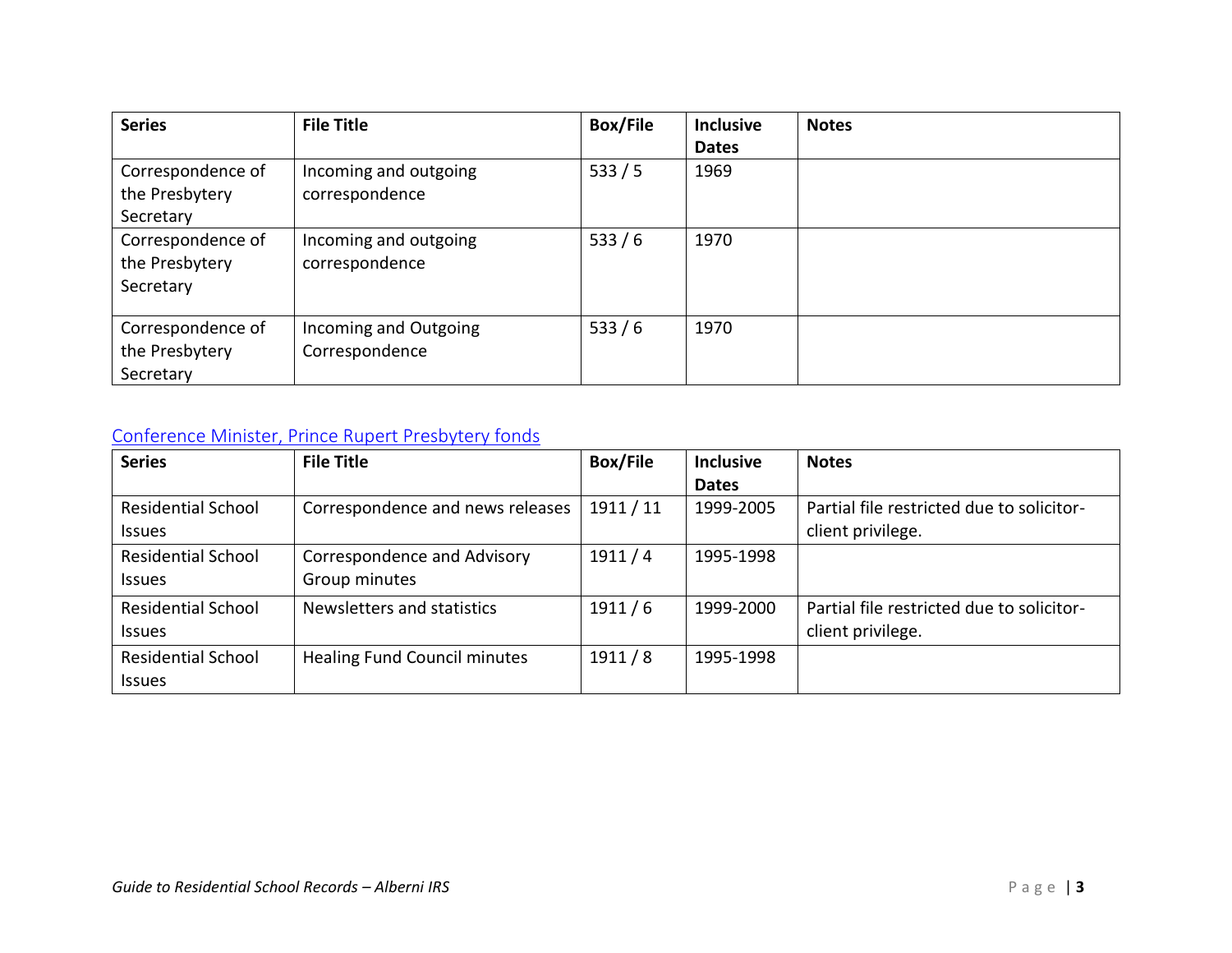## <span id="page-8-0"></span>[Executive Secretary fonds](https://www.memorybc.ca/executive-secretary-fonds)

| <b>Series</b> | <b>File Title</b>                            | <b>Box/File</b> | <b>Inclusive</b> | <b>Notes</b>                          |
|---------------|----------------------------------------------|-----------------|------------------|---------------------------------------|
|               |                                              |                 | <b>Dates</b>     |                                       |
|               | Exec. (Executive Secretary)                  | 1313            | 1972-            |                                       |
|               | <b>Property Records</b>                      |                 | 1982             |                                       |
|               |                                              | 1314 / 39       | 1968-            |                                       |
| Presbyteries  | Presbytery Correspondence -<br>Comox-Nanaimo |                 | 1986             |                                       |
|               | [Ministry Personnel]                         | 2053 / 24       | 2000             | Partial file restricted due to        |
|               |                                              |                 |                  | solicitor-client privilege. File also |
|               |                                              |                 |                  | contains personal information         |
|               |                                              |                 |                  | related to employment, to be          |
|               |                                              |                 |                  | restricted for 75 years per United    |
|               |                                              |                 |                  | Church policy and in compliance       |
|               |                                              |                 |                  | with the Personal Information         |
|               |                                              |                 |                  | Protection Act of B.C.                |
|               | Res School - Call to                         | $U-424$         | 1998-            | File contains personal information,   |
|               | Responsibility - Rish [sic] and              |                 | 1999             | including opinions, that are          |
|               | Commitment - Doc and                         |                 |                  | restricted for 100 years in           |
|               | Responses                                    |                 |                  | compliance with requirements          |
|               |                                              |                 |                  | under the Personal Information        |
|               |                                              |                 |                  | Protection Act of B.C.                |
|               | <b>Residential Schools - General</b>         | $U-424$         | 1994-            |                                       |
|               | <b>Residential Schools - Trial</b>           |                 | 1997             |                                       |
|               |                                              | $U-424$         | 1998             | Legal records are restricted          |
|               | Res (Residential) Schools                    | $U-424$         | 1998-            | Legal records are restricted          |
|               | "Nanaimo" Trial                              |                 | 1999             |                                       |
|               | [Residential School Trial]                   | U-886           | 1998             | Legal records are restricted          |
|               | <b>Residential Schools Task Force</b>        | U-886           | 1999             | Partial file restricted due to        |
|               |                                              |                 |                  | solicitor-client privilege.           |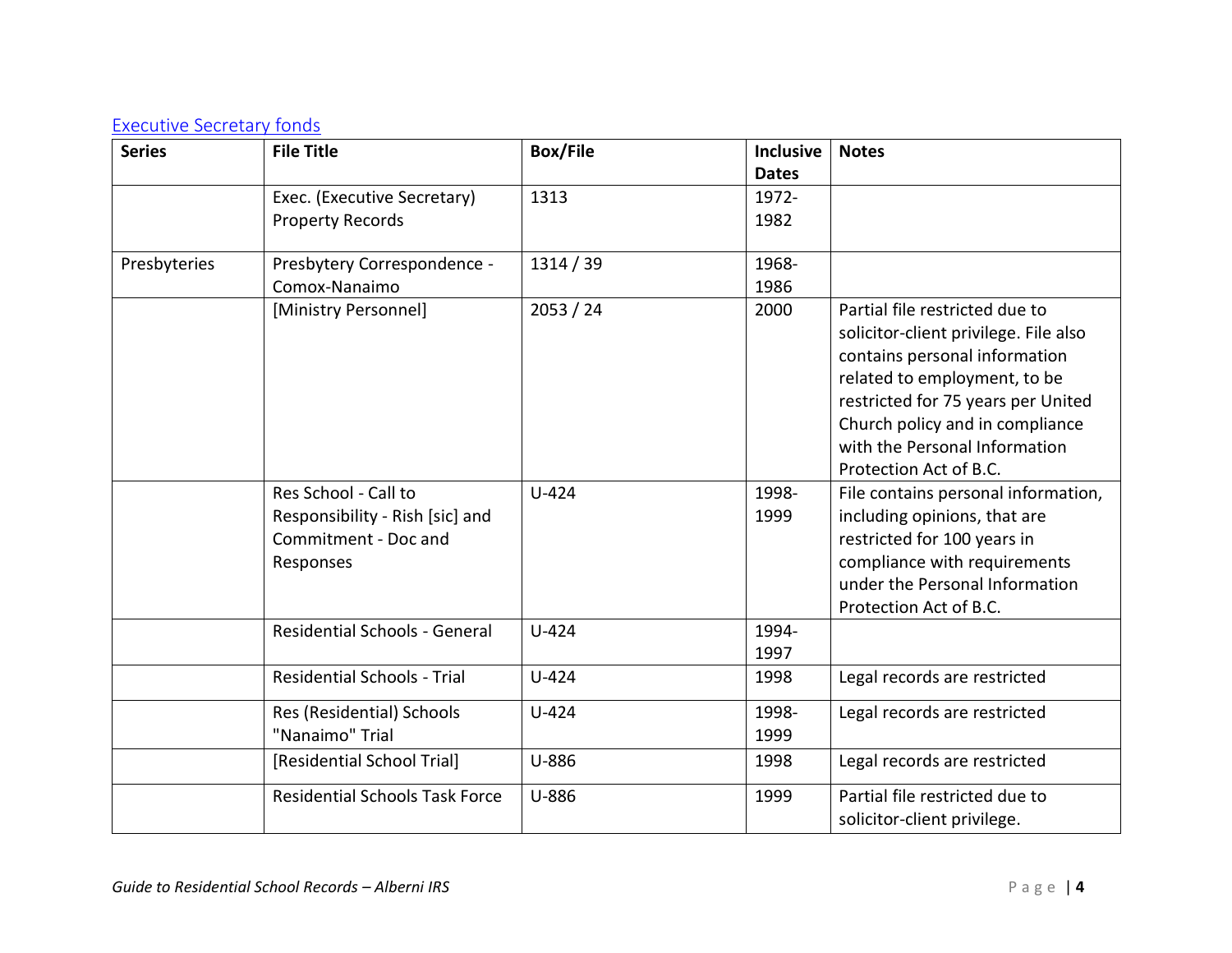| <b>Series</b> | <b>File Title</b>                   | <b>Box/File</b> | <b>Inclusive</b> | <b>Notes</b>                            |
|---------------|-------------------------------------|-----------------|------------------|-----------------------------------------|
|               |                                     |                 | <b>Dates</b>     |                                         |
|               | Native Min [Ministries] Council     | U-886           | 1991-            | File contains personal information      |
|               |                                     |                 | 1995             | related to employment, to be            |
|               |                                     |                 |                  | restricted for 75 years per United      |
|               |                                     |                 |                  | Church policy and in compliance         |
|               |                                     |                 |                  | with the Personal Information           |
|               |                                     |                 |                  | Protection Act of B.C.                  |
|               | <b>Residential School Gathering</b> | U-886           | 2000             | Partial file restricted due to          |
|               |                                     |                 |                  | solicitor-client privilege.             |
|               | [Correspondence regarding           | U-886           | 1998             | File restricted due to solicitor-client |
|               | Brenner decision]                   |                 |                  | privilege.                              |

# <span id="page-9-0"></span>[First United Church \(Port Alberni, B.C.\) fonds](https://www.memorybc.ca/first-united-church-port-alberni-b-c-fonds)

| <b>Series</b>                           | <b>File Title</b>                                   | <b>Box/File</b> | <b>Inclusive</b><br><b>Dates</b> | <b>Notes</b>                                                                                                                                                                                                                                       |
|-----------------------------------------|-----------------------------------------------------|-----------------|----------------------------------|----------------------------------------------------------------------------------------------------------------------------------------------------------------------------------------------------------------------------------------------------|
| Baptism, marriage<br>and burial records | Register                                            | 16/1            | 1909-1980                        | File restricted as follows: Baptisms<br>restricted for 100 years; marriages<br>restricted for 75 years; burial records<br>restricted for 20 years, in accordance<br>with provincial requirements under the<br>Personal Information Protection Act. |
| Baptism, marriage<br>and burial records | Circuit Register (Methodist)                        | 16/2            | 1910-1921                        |                                                                                                                                                                                                                                                    |
| Board and<br><b>Committee Records</b>   | <b>Session Minutes</b>                              | 1854/1          | 1942-1956                        |                                                                                                                                                                                                                                                    |
| Board and<br><b>Committee Records</b>   | Stewards / Congregational Meeting<br><b>Minutes</b> | 1854/2          | 1935-1950                        |                                                                                                                                                                                                                                                    |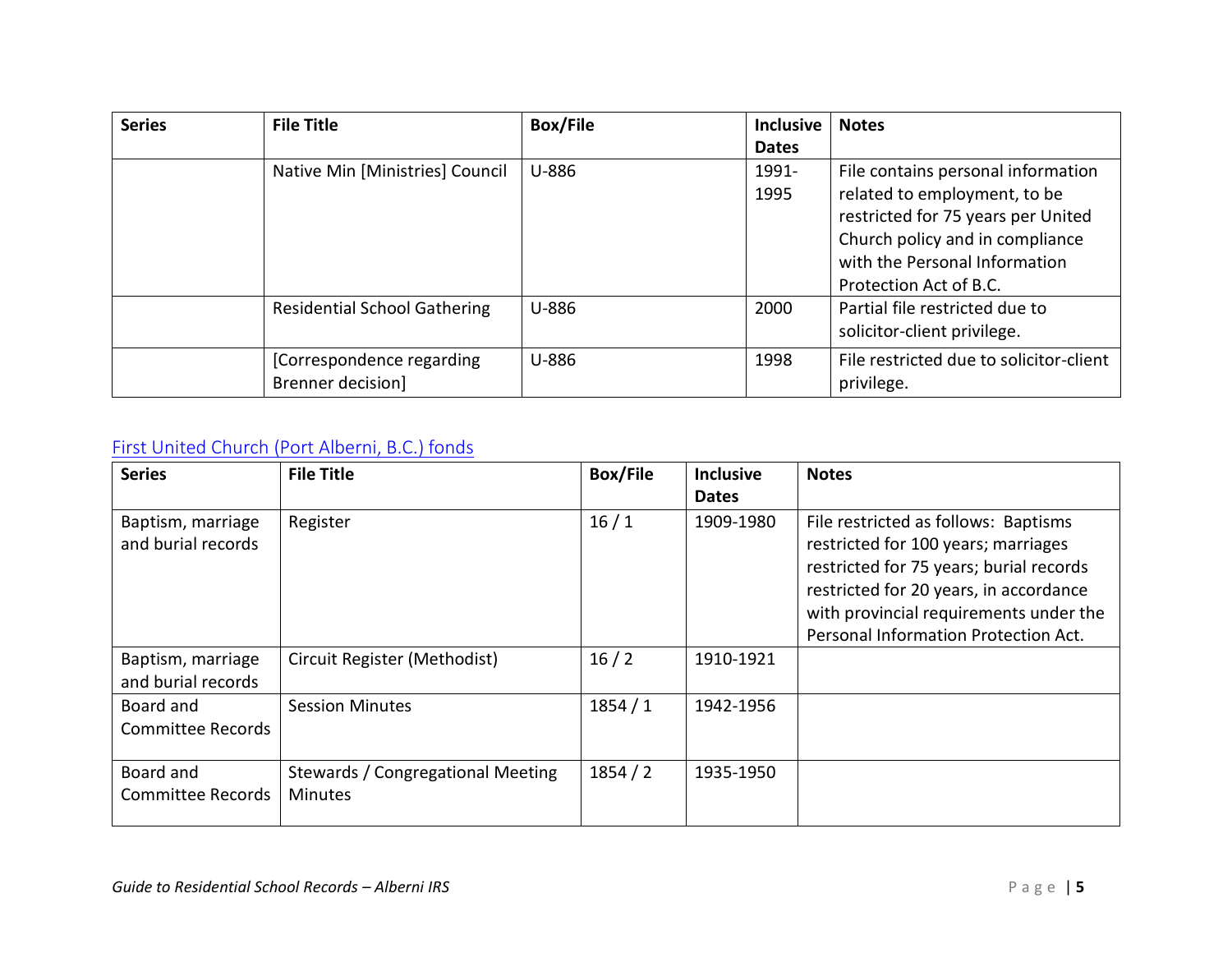| <b>Series</b>                  | <b>File Title</b>      | <b>Box/File</b> | <b>Inclusive</b> | <b>Notes</b> |
|--------------------------------|------------------------|-----------------|------------------|--------------|
|                                |                        |                 | <b>Dates</b>     |              |
| Board and<br>Committee Records | <b>Session Minutes</b> | 898/4           | 1966-1973        |              |
|                                |                        |                 |                  |              |

#### <span id="page-10-0"></span>Kathleen How fonds

| <b>Series</b> | <b>File Title</b>                           | <b>Box/File</b> | <b>Inclusive</b><br><b>Dates</b> | <b>Notes</b> |
|---------------|---------------------------------------------|-----------------|----------------------------------|--------------|
|               | Photos of the Alberni Residential<br>School | $P-35/6$        | 1935-1936                        |              |

#### <span id="page-10-1"></span>[Max Warne fonds](https://www.memorybc.ca/max-warne-fonds)

| <b>Series</b> | <b>File Title</b>                                                               | <b>Box/File</b> | <b>Inclusive</b><br><b>Dates</b> | <b>Notes</b>                                                                                                                                                                                        |
|---------------|---------------------------------------------------------------------------------|-----------------|----------------------------------|-----------------------------------------------------------------------------------------------------------------------------------------------------------------------------------------------------|
|               | <b>Home Missions</b>                                                            | 1984 / 4        | 1959-1963                        |                                                                                                                                                                                                     |
|               | Students, UCW, Vacancies, Dept. of<br>Pensions, Home Missions Bd.,<br>Hospitals | 1984 / 8        | 1957-1971                        | File contains personal information<br>related to employment, to be restricted<br>for 75 years per United Church policy<br>and in compliance with the Personal<br>Information Protection Act of B.C. |

#### <span id="page-10-2"></span>[Native Affairs Consultant fonds](https://www.memorybc.ca/native-affairs-consultant-fonds)

The fonds title contains historical terms that some may consider offensive. Although it does not reflect today's sensibilities, it is being maintained because it contains the official name of the body that created the records at their time of creation and provides evidence of the attitudes and usage of the time period.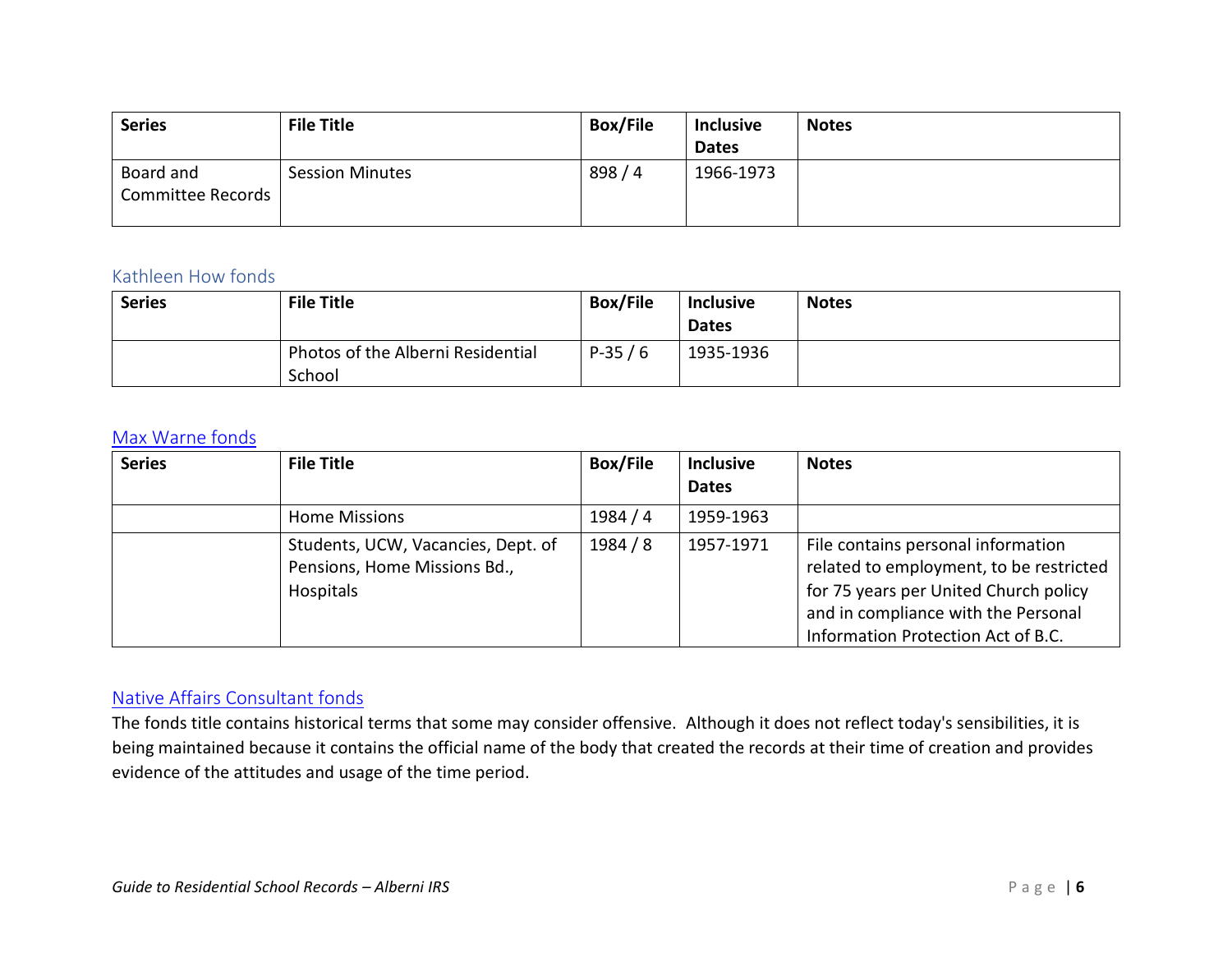| <b>Series</b> | <b>File Title</b> | <b>Box/File</b> | <b>Inclusive</b>          | <b>Notes</b> |
|---------------|-------------------|-----------------|---------------------------|--------------|
|               | Div. of Missions  | 1354 / 161      | <b>Dates</b><br>1968-1972 |              |

# <span id="page-11-0"></span>Pacific Mountain Regional Council Archives and History Committee fonds

| <b>Series</b>                    | <b>File Title</b>                        | <b>Box/File</b> | <b>Inclusive</b> | <b>Notes</b> |
|----------------------------------|------------------------------------------|-----------------|------------------|--------------|
|                                  |                                          |                 | <b>Dates</b>     |              |
| Records of John C.<br>Goodfellow | 50th Anniversary of Methodism in<br>B.C. | 1728            | 1937             |              |

# <span id="page-11-1"></span>[Pacific Mountain Regional Council Archives Reference collection](https://www.memorybc.ca/united-church-of-canada-pacific-mountain-region-archives-reference-collection)

| <b>Series</b>             | <b>File Title</b>                  | <b>Box/File</b> | <b>Inclusive</b> | <b>Notes</b> |
|---------------------------|------------------------------------|-----------------|------------------|--------------|
|                           |                                    |                 | <b>Dates</b>     |              |
|                           | Conference Call                    | 2131            | 2000             |              |
|                           | Conference Call                    | 2131            | 2001             |              |
| <b>Biographical Files</b> | Oliver, Jessie                     | 2088 / 90       | 1966-2011        |              |
| <b>BC Conference - UC</b> | [Residential Schools Legacy 1].    | 2122/1          | 1991-2019        |              |
| Institutions              | Original title: Indian Residential |                 |                  |              |
|                           | Schools Legacy 1                   |                 |                  |              |
| <b>BC Conference - UC</b> | [Residential Schools Legacy 2].    | 2122/2          | 1997-2010        |              |
| Institutions              | Original title: Indian Residential |                 |                  |              |
|                           | Schools Legacy 2                   |                 |                  |              |
| Comox-Nanaimo             | Comox-Nanaimo Presbytery: General  | 2133 / 17       | 1951-1990        |              |
| Presbytery (A-N)          |                                    |                 |                  |              |
| Comox-Nanaimo             | Comox-Nanaimo Presbytery:          | 2133 / 18       | 1899-1987        |              |
| Presbytery (A-N)          | Ahousaht                           |                 |                  |              |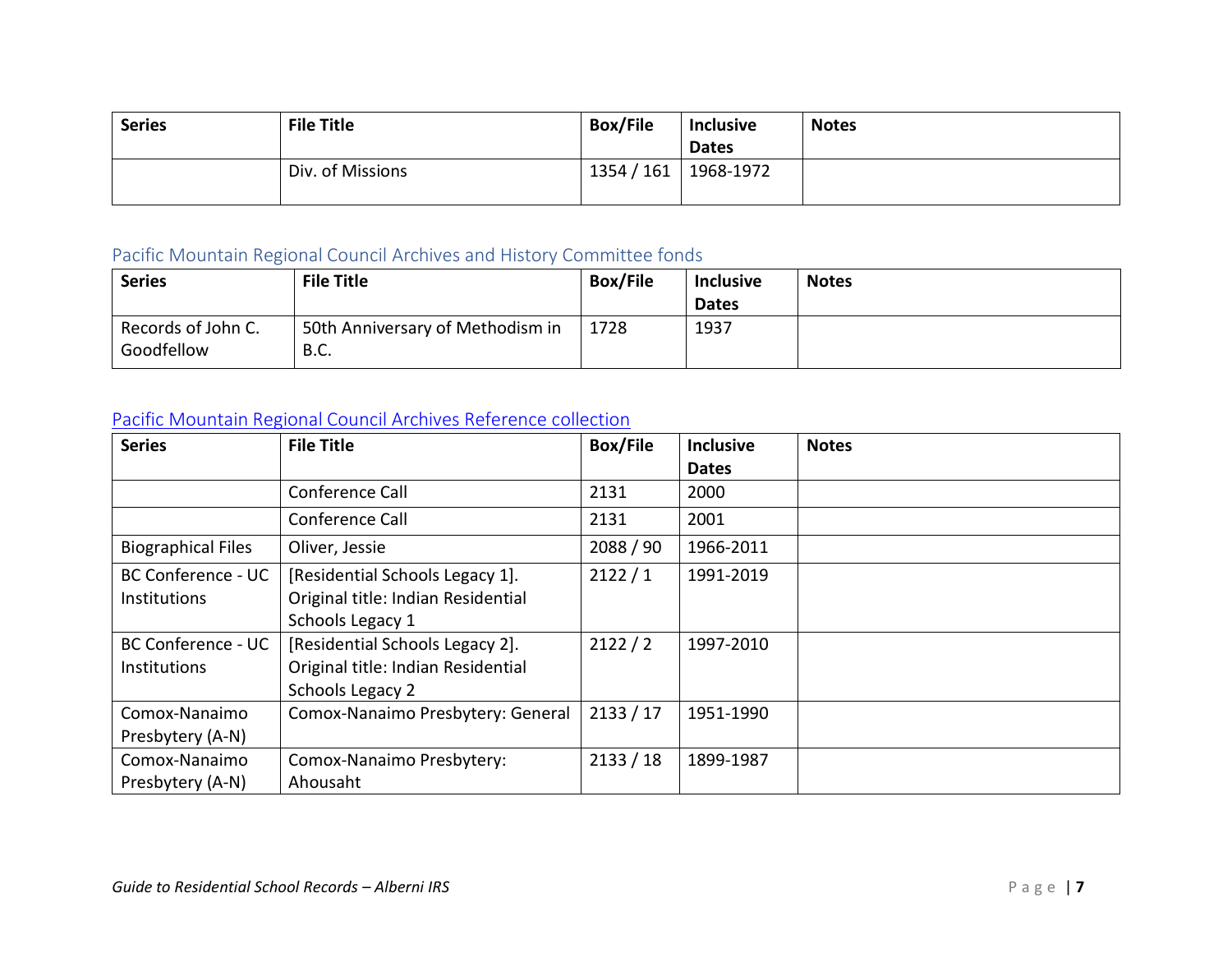| <b>Series</b>                     | <b>File Title</b>                                                                                                                     | <b>Box/File</b>  | <b>Inclusive</b><br><b>Dates</b> | <b>Notes</b>                                                                                                                                                                                                                                                                                                                                                                                                                                                                                                 |
|-----------------------------------|---------------------------------------------------------------------------------------------------------------------------------------|------------------|----------------------------------|--------------------------------------------------------------------------------------------------------------------------------------------------------------------------------------------------------------------------------------------------------------------------------------------------------------------------------------------------------------------------------------------------------------------------------------------------------------------------------------------------------------|
| Comox-Nanaimo<br>Presbytery (A-N) | Comox-Nanaimo Presbytery: Alberni                                                                                                     | 2133 / 19        | 1926-1954                        |                                                                                                                                                                                                                                                                                                                                                                                                                                                                                                              |
| Comox-Nanaimo<br>Presbytery (A-N) | [Comox-Nanaimo Presbytery: Alberni<br>- Indigenous Ministries]. Original<br>title: Comox-Nanaimo Presbytery:<br>Alberni - Indian Work | 2133 / 20        | 1934-1954                        |                                                                                                                                                                                                                                                                                                                                                                                                                                                                                                              |
| Comox-Nanaimo<br>Presbytery (A-N) | Comox-Nanaimo Presb.: Nanaimo<br><b>Indian Mission</b>                                                                                | 2134 / 29        | 1933-1971                        | Partial file restricted due to privacy.<br>According to the UCC archivist, file<br>contains 1 copy of a marriage record,<br>restricted until August 2027.<br>The title contains historical terms that<br>some may consider offensive. Although<br>it does not reflect today's sensibilities,<br>it is being maintained because it<br>contains the official name of the body<br>that created the records at their time of<br>creation and provides evidence of the<br>attitudes and usage of the time period. |
| Comox-Nanaimo<br>Presbytery (P-W) | Comox-Nanaimo Presb.: Port Alberni                                                                                                    | 2135/9           | 1950-1992                        |                                                                                                                                                                                                                                                                                                                                                                                                                                                                                                              |
| Photographs                       | Alberni Residential School:<br>graduates.                                                                                             | <b>BCCA 2-65</b> | 1961                             |                                                                                                                                                                                                                                                                                                                                                                                                                                                                                                              |
| Photographs                       | Alberni Residential School: graduates                                                                                                 | <b>BCCA 2-66</b> | 1962                             |                                                                                                                                                                                                                                                                                                                                                                                                                                                                                                              |
| Photographs                       | Alberni Residential School: C.G.I.T.;<br><b>Miss Dixon</b>                                                                            | <b>BCCA 2-75</b> | $[193-?]$                        |                                                                                                                                                                                                                                                                                                                                                                                                                                                                                                              |
| Photographs                       | Alberni Residential School:<br>graduates.                                                                                             | <b>BCCA 2-76</b> | 1963                             |                                                                                                                                                                                                                                                                                                                                                                                                                                                                                                              |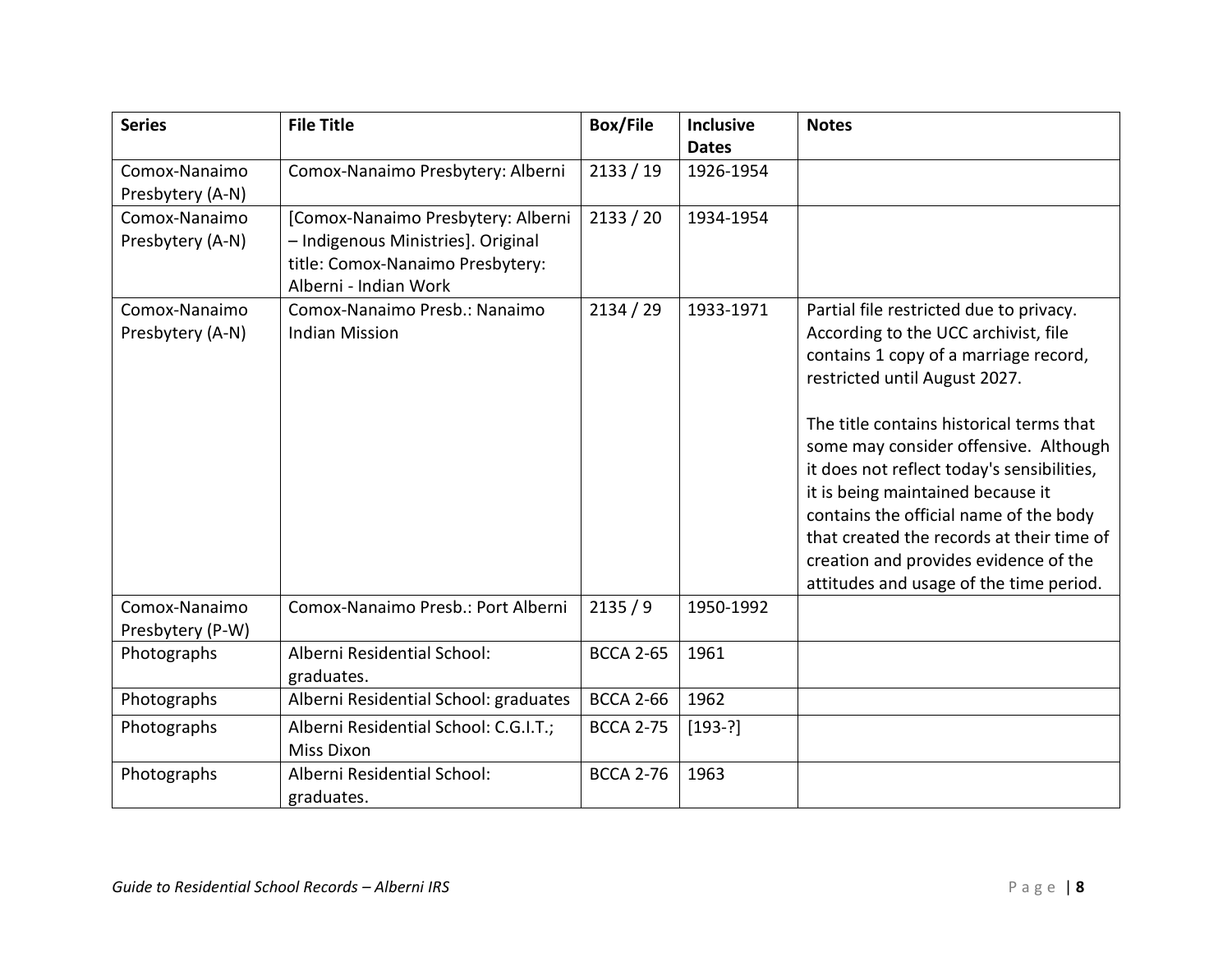| <b>Series</b> | <b>File Title</b>                                                          | <b>Box/File</b>  | Inclusive    | <b>Notes</b> |
|---------------|----------------------------------------------------------------------------|------------------|--------------|--------------|
|               |                                                                            |                  | <b>Dates</b> |              |
| Photographs   | Alberni Residential School: students<br>outside building                   | <b>BCCA 2-77</b> | $[193-?]$    |              |
| Photographs   | Alberni Residential School: students                                       | <b>BCCA 2-78</b> | $[193-?]$    |              |
| Photographs   | Alberni Residential School: orchestra;<br><b>Miss Louis Pitts</b>          | <b>BCCA 2-79</b> | $[193-?]$    |              |
| Photographs   | Alberni Residential School: students                                       | <b>BCCA 2-80</b> | $[194-?]$    |              |
| Photographs   | Alberni Residential School: Students                                       | <b>BCCA 2-81</b> | $[193-?]$    |              |
| Photographs   | Alberni Residential School: Students                                       | <b>BCCA 2-82</b> | $[193-?]$    |              |
| Photographs   | Alberni Residential School: students<br>outside                            | <b>BCCA 2-83</b> | $[193-?]$    |              |
| Photographs   | Alberni Residential School: Mission<br>Band officers; centre Mrs. Pitts    | <b>BCCA 2-84</b> | $[193-?]$    |              |
| Photographs   | Alberni Residential School: staff                                          | <b>BCCA 2-85</b> | $[193-?]$    |              |
| Photographs   | Alberni Residential School: junior<br>boys' class; Miss Waller             | <b>BCCA 2-86</b> | $[193-?]$    |              |
| Photographs   | Alberni Residential School: Sunday<br>School class, intermediate; Mr. Muir | <b>BCCA 2-87</b> | $[193-?]$    |              |
| Photographs   | Alberni Residential School: boys'<br>bible class; Rev. Pitts               | <b>BCCA 2-88</b> | $[193-?]$    |              |
| Photographs   | Alberni Residential School: boys'<br>basketball team; Rev. Pitts           | <b>BCCA 2-89</b> | $[193-?]$    |              |
| Photographs   | Alberni Residential School: primary<br>boys' class; Miss Storkersen        | <b>BCCA 2-90</b> | $[193-?]$    |              |
| Photographs   | Alberni Residential School: Mission<br>Band Officers; seated, Mrs. Pitts   | <b>BCCA 2-91</b> | $[193-?]$    |              |
| Photographs   | Alberni Residential School: C.G.I.T.;<br>Miss Keitha Pitts                 | <b>BCCA 2-92</b> | $[193-?]$    |              |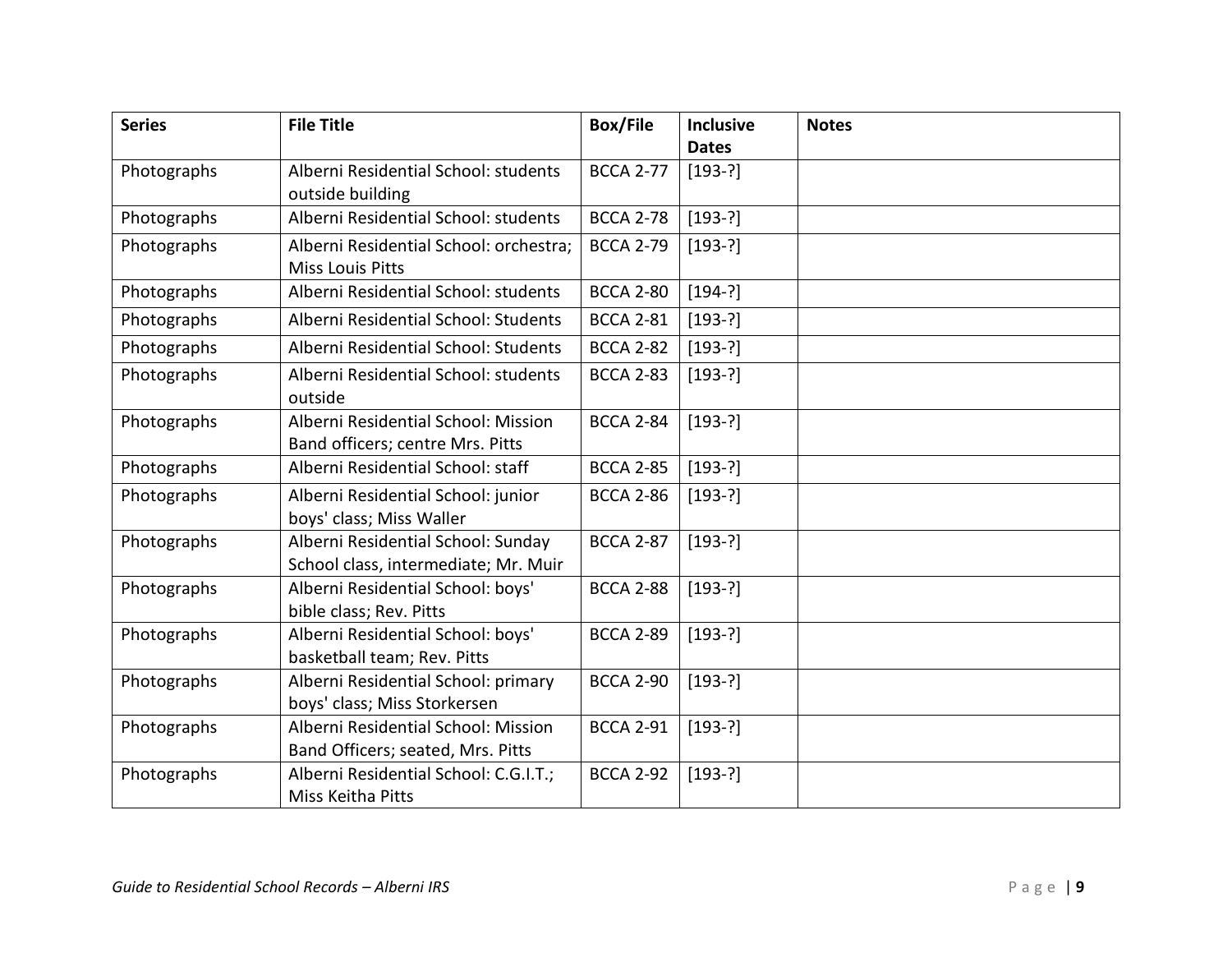| <b>Series</b> | <b>File Title</b>                      | <b>Box/File</b>  | <b>Inclusive</b> | <b>Notes</b> |
|---------------|----------------------------------------|------------------|------------------|--------------|
|               |                                        |                  | <b>Dates</b>     |              |
| Photographs   | Alberni Residential School: Exterior   | <b>BCCA 2-93</b> | [Before          |              |
|               |                                        |                  | 1937]            |              |
| Photographs   | Alberni, BC: Alberni Residential       | <b>BCCA 2-94</b> | $[193-?]$        |              |
|               | School: boys                           |                  |                  |              |
| Photographs   | Alberni Residential School: boys in    | <b>BCCA 2-95</b> | $[193-?]$        |              |
|               | playground                             |                  |                  |              |
| Photographs   | Alberni Residential School: Staff;     | <b>BCCA 2-96</b> | $[193-?]$        |              |
|               | front row: Rev. F.E. Pitts, principal; |                  |                  |              |
|               | Mrs. F.E. Pitts, matron; Miss Gladys   |                  |                  |              |
|               | Scott, junior teacher; Miss Susie      |                  |                  |              |
|               | Troop, seamstress; Miss Blanche        |                  |                  |              |
|               | Muir, dietitian; Miss Hazel Guild,     |                  |                  |              |
|               | senior teacher                         |                  |                  |              |
| Photographs   | Alberni Residential School: Rev. F.E.  | <b>BCCA 2-97</b> | [Before          |              |
|               | and Mrs. Pitts                         |                  | 1937]            |              |
| Photographs   | Alberni Residential School: C.G.I.T.;  | <b>BCCA 2-98</b> | $[193-?]$        |              |
|               | <b>Miss Dixon</b>                      |                  |                  |              |
| Photographs   | Alberni Residential School: C.G.I.T.;  | <b>BCCA 2-99</b> | $[193-?]$        |              |
|               | Miss Keitha                            |                  |                  |              |

### <span id="page-14-0"></span>Settlement Committee fonds

| <b>Series</b> | <b>File Title</b>                                      | <b>Box/File</b> | <b>Inclusive</b><br><b>Dates</b> | <b>Notes</b> |
|---------------|--------------------------------------------------------|-----------------|----------------------------------|--------------|
|               | Settlement Committee<br>correspondence and call forms] | 1345/3          | 1946                             |              |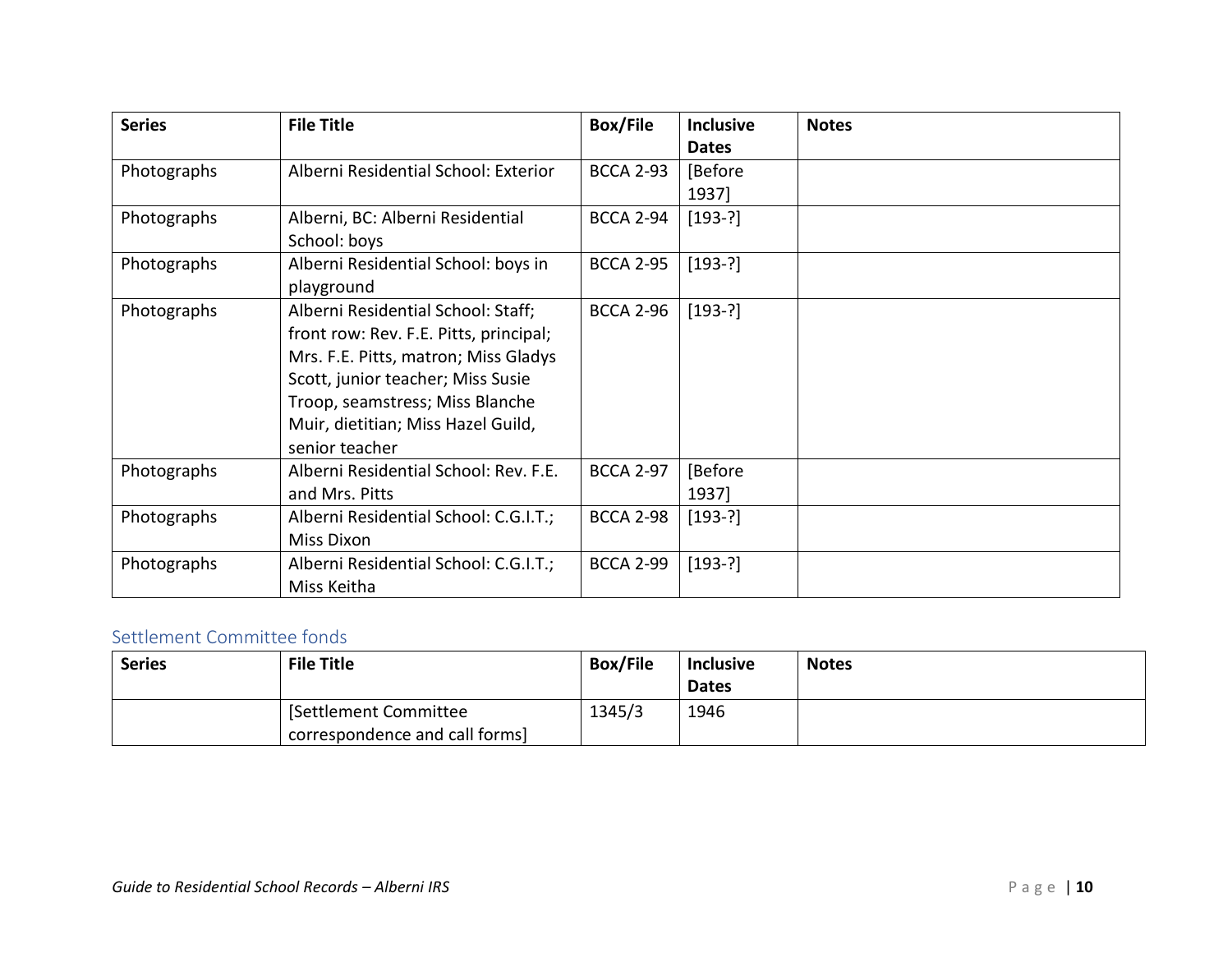| <b>Series</b>      | <b>File Title</b>              | <b>Box/File</b> | <b>Inclusive</b> | <b>Notes</b>                            |
|--------------------|--------------------------------|-----------------|------------------|-----------------------------------------|
|                    |                                |                 | <b>Dates</b>     |                                         |
| Membership         | <b>Communion Roll</b>          | 18/1            | 1946-1955        | Membership records contain personal     |
| Records            |                                |                 |                  | information restricted for 100 years in |
|                    |                                |                 |                  | accordance with the Personal            |
|                    |                                |                 |                  | Information Protection Act of B.C.      |
| Membership         | Membership record book         | 18/3            | 1946-1995        | Membership records contain personal     |
| Records            |                                |                 |                  | information restricted for 100 years in |
|                    |                                |                 |                  | accordance with the Personal            |
|                    |                                |                 |                  | Information Protection Act of B.C.      |
| Membership         | Membership record book         | 18/5            | 1946-1995        | Membership records contain personal     |
| Records            |                                |                 |                  | information restricted for 100 years in |
|                    |                                |                 |                  | accordance with the Personal            |
|                    |                                |                 |                  | Information Protection Act of B.C.      |
| Membership         | <b>Historic Roll</b>           | 18/6            | 1915-2001        | Membership records contain personal     |
| Records            |                                |                 |                  | information restricted for 100 years in |
|                    |                                |                 |                  | accordance with the Personal            |
|                    |                                |                 |                  | Information Protection Act of B.C.      |
| Baptism, Marriage  | Baptism Register (St. Andrew's | 20/1            | 1915-1954        | Baptism records contain personal        |
| and Burial Records | Presby./United Church)         |                 |                  | information and are restricted for 100  |
|                    |                                |                 |                  | years in compliance with the Personal   |
|                    |                                |                 |                  | Information Protection Act of B.C.      |
| Baptism, Marriage  | <b>Burial Register</b>         | 20/1            | 1915-1954        |                                         |
| and Burial Records |                                |                 |                  |                                         |
| Membership         | Historic Roll (St. Andrew's    | 20/1            | 1915-1954        | Membership records contain personal     |
| Records            | Presby./United Church)         |                 |                  | information restricted for 100 years in |
|                    |                                |                 |                  | accordance with the Personal            |
|                    |                                |                 |                  | Information Protection Act of B.C.      |
| Baptism, Marriage  | <b>Baptism Register</b>        | 20/2            | 1954-1969        | Baptism records contain personal        |
| and Burial Records |                                |                 |                  | information and are restricted for 100  |

# <span id="page-15-0"></span>[St. Andrew's United Church \(Port Alberni B.C.\) fonds](https://www.memorybc.ca/st-andrews-united-church-port-alberni-b-c-fonds)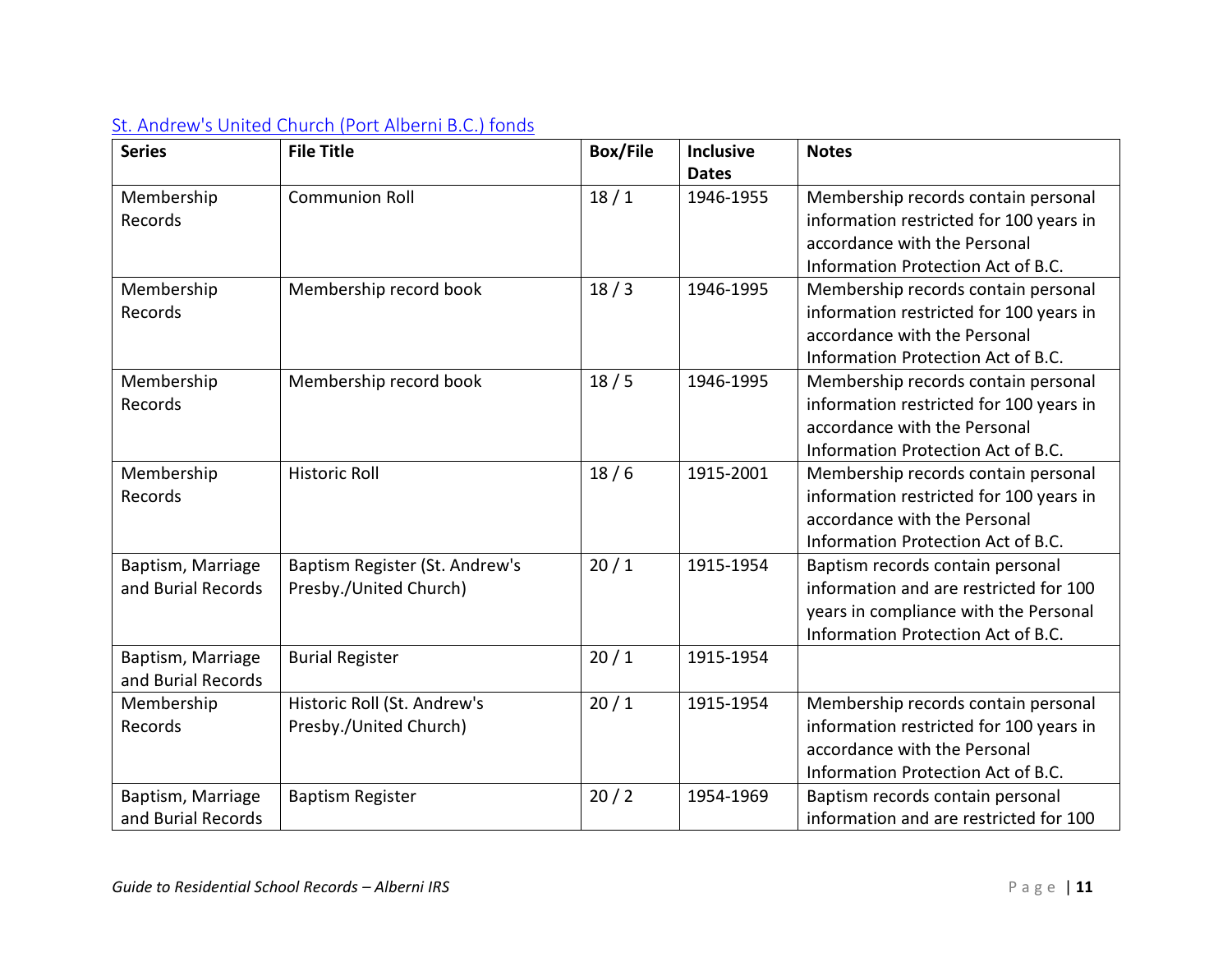| <b>Series</b>      | <b>File Title</b>           | <b>Box/File</b> | <b>Inclusive</b> | <b>Notes</b>                            |
|--------------------|-----------------------------|-----------------|------------------|-----------------------------------------|
|                    |                             |                 | <b>Dates</b>     |                                         |
|                    |                             |                 |                  | years in compliance with the Personal   |
|                    |                             |                 |                  | Information Protection Act of B.C.      |
| Baptism, Marriage  | <b>Baptism Register</b>     | 20/3            | 1974-1976        | Baptism records contain personal        |
| and Burial Records |                             |                 |                  | information and are restricted for 100  |
|                    |                             |                 |                  | years in compliance with the Personal   |
|                    |                             |                 |                  | Information Protection Act of B.C.      |
| Baptism, Marriage  | Register                    | 20/3            | 1973-1976        | Records contain personal information    |
| and Burial Records |                             |                 |                  | and are subject to the following        |
|                    |                             |                 |                  | restrictions under the Personal         |
|                    |                             |                 |                  | Information Protection Act of B.C.:     |
|                    |                             |                 |                  | Baptism records restricted 100 years;   |
|                    |                             |                 |                  | marriage records restricted 75 years;   |
|                    |                             |                 |                  | burial records restricted 20 years.     |
| Baptism, Marriage  | <b>Baptism Register</b>     | 20/4            | 1915-1991        | Baptism records contain personal        |
| and Burial Records |                             |                 |                  | information and are restricted for 100  |
|                    |                             |                 |                  | years in compliance with the Personal   |
|                    |                             |                 |                  | Information Protection Act of B.C.      |
| Membership         | Historic Roll (St. Andrew's | 20/4            | 1915-1991        | Membership records contain personal     |
| Records            | Presby./United Church)      |                 |                  | information restricted for 100 years in |
|                    |                             |                 |                  | accordance with the Personal            |
|                    |                             |                 |                  | Information Protection Act of B.C.      |
| Baptism, Marriage  | <b>Baptism Register</b>     | 1853/1          | 1969-2001        | Baptism records contain personal        |
| and Burial Records |                             |                 |                  | information and are restricted for 100  |
|                    |                             |                 |                  | years in compliance with the Personal   |
|                    |                             |                 |                  | Information Protection Act of B.C.      |
| Baptism, Marriage  | <b>Burial Register</b>      | 1853/2          | 1954-1977        |                                         |
| and Burial Records |                             |                 |                  |                                         |
| Baptism, Marriage  | <b>Burial Register</b>      | 1853 / 3        | 1977-1996        |                                         |
| and Burial Records |                             |                 |                  |                                         |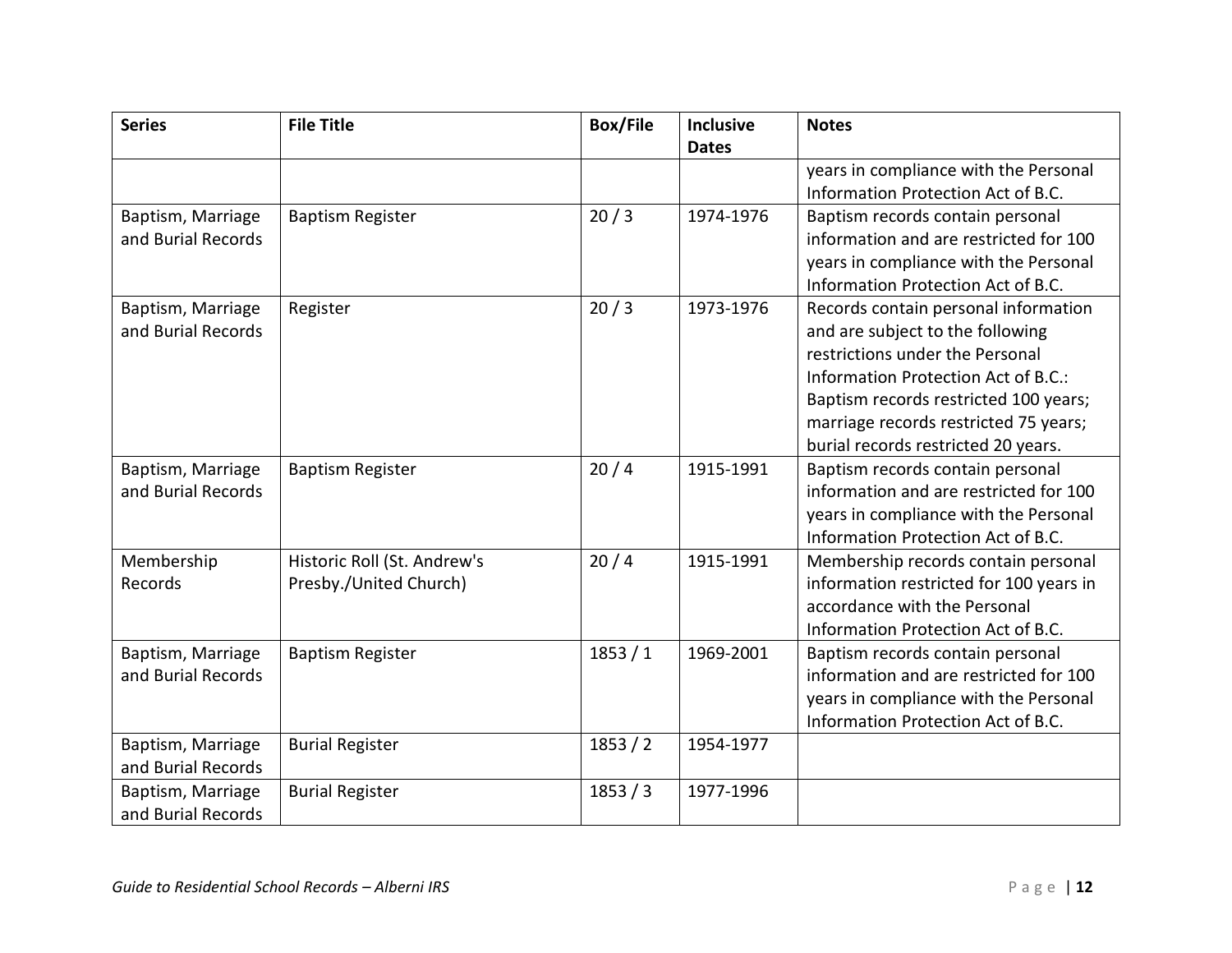| <b>Series</b>            | <b>File Title</b>                           | <b>Box/File</b> | Inclusive    | <b>Notes</b>                              |
|--------------------------|---------------------------------------------|-----------------|--------------|-------------------------------------------|
|                          |                                             |                 | <b>Dates</b> |                                           |
| Baptism, Marriage        | <b>Burial Register</b>                      | 1853/4          | 1996-2001    |                                           |
| and Burial Records       |                                             |                 |              |                                           |
| <b>First Nations</b>     | <b>Residential Schools</b>                  | 1853/5          | 1996-2007    |                                           |
| <b>Related Material</b>  |                                             | to $6$          |              |                                           |
| <b>First Nations</b>     | Nisga'a                                     | 2329/3          | 1996-1997    |                                           |
| <b>Related Material</b>  |                                             |                 |              |                                           |
| <b>First Nations</b>     | <b>Residential Schools</b>                  | 2329/7          | 1995-1997    | Partial file restricted due to solicitor- |
| <b>Related Material</b>  |                                             |                 |              | client privilege. File restricted by      |
|                          |                                             |                 |              | archivist due to privacy. According to    |
|                          |                                             |                 |              | the UCC archivist, contains 3rd party     |
|                          |                                             |                 |              | information to be restricted for 100      |
|                          |                                             |                 |              | years from date of record.                |
| Membership               | Membership directory                        | 900/6           | 1980         | Membership records contain personal       |
| Records                  |                                             |                 |              | information restricted for 100 years in   |
|                          |                                             |                 |              | accordance with the Personal              |
|                          |                                             |                 |              | Information Protection Act of B.C.        |
| Board and                | <b>Board of Managers/Stewards</b>           | 900/9           | 1943-1955    |                                           |
| <b>Committee Records</b> | minutes                                     |                 |              |                                           |
| <b>Women's Group</b>     | Ladies Aid Minutes                          | 901 / 2         | 1945-1953    |                                           |
| Records                  |                                             |                 |              |                                           |
| <b>Women's Group</b>     | <b>Woman's Association - Evening Circle</b> | 901/6           | 1951-1962    |                                           |
| Records                  | <b>Minutes</b>                              |                 |              |                                           |
| <b>Women's Group</b>     | <b>Woman's Missionary Society Minutes</b>   | 901/7           | 1914-1932    |                                           |
| Records                  | (St. Andrew's Presby./United Church)        |                 |              |                                           |
| <b>Women's Group</b>     | United Church Women - Lydia Unit            | 901/9           | 1965-1973    |                                           |
| Records                  | minutes                                     |                 |              |                                           |
| <b>Annual Reports</b>    | <b>Annual Reports</b>                       | 902 / 1         | 1970-1996    |                                           |
| <b>Church Histories</b>  | History of St. Andrew's United              | 902/1           | 1992         |                                           |
|                          | Church Port Alberni, BC                     |                 |              |                                           |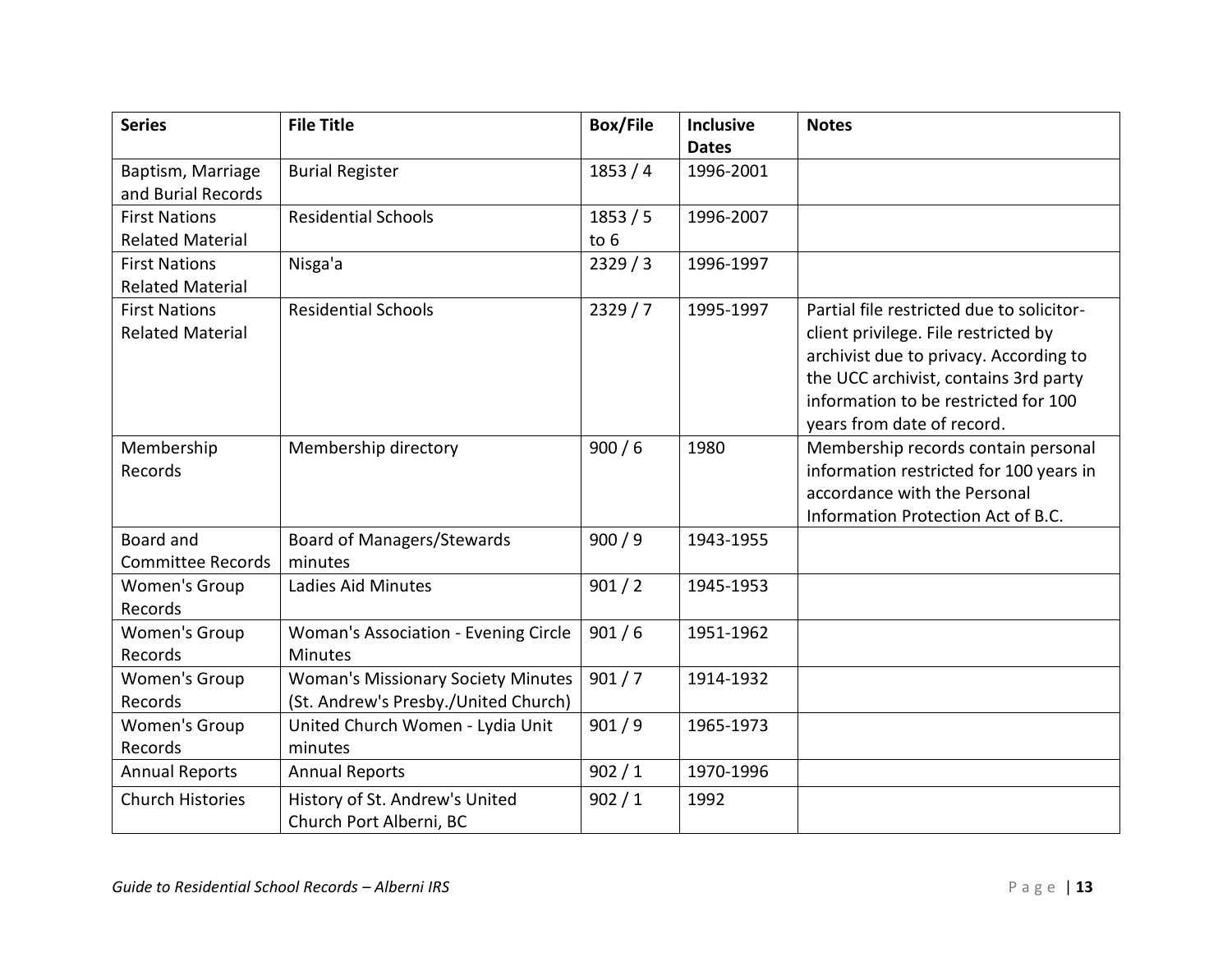| <b>Series</b>           | <b>File Title</b>             | <b>Box/File</b> | <b>Inclusive</b> | <b>Notes</b> |
|-------------------------|-------------------------------|-----------------|------------------|--------------|
|                         |                               |                 | <b>Dates</b>     |              |
| <b>Church Histories</b> | Historical Memorabilia        | 902 / 2         | 1900-1992        |              |
| <b>Church Histories</b> | <b>Historical Memorabilia</b> | 902 / 3         | 1900-1992        |              |
| <b>Church Histories</b> | <b>Historical Memorabilia</b> | 902/4           | 1900-1992        |              |
| <b>Church Histories</b> | <b>Historical Memorabilia</b> | 902/5           | 1900-1992        |              |
| <b>Church Histories</b> | <b>Historical Memorabilia</b> | 902/6           | 1900-1992        |              |

### <span id="page-18-0"></span>[First United Church \(Port Alberni, B.C.\) fonds](https://www.memorybc.ca/first-united-church-port-alberni-b-c-fonds)

| <b>Series</b>            | <b>File Title</b>                  | <b>Box/File</b> | <b>Inclusive</b> | <b>Notes</b> |
|--------------------------|------------------------------------|-----------------|------------------|--------------|
|                          |                                    |                 | <b>Dates</b>     |              |
| Board and                | First United - Minutes and Reports | 1854/8          | 2000             |              |
| <b>Committee Records</b> |                                    |                 |                  |              |
| <b>Annual Reports</b>    | Reports - First United Church      | 2330/4          | 1967             |              |

# <span id="page-18-1"></span>[Superintendent of Home Missions fonds \(L.G. Sieber\)](https://www.memorybc.ca/superintendent-of-home-missions-fonds)

| <b>Series</b>                      | <b>File Title</b>                                                          | <b>Box/File</b> | <b>Inclusive</b><br><b>Dates</b> | <b>Notes</b>                                                                                                                                                                                                                                                                                                                                    |
|------------------------------------|----------------------------------------------------------------------------|-----------------|----------------------------------|-------------------------------------------------------------------------------------------------------------------------------------------------------------------------------------------------------------------------------------------------------------------------------------------------------------------------------------------------|
| <b>Prince Rupert</b><br>Presbytery | Indian Residential Schools<br>(Committees, Minutes, Mission,<br>Workshops) | 474/10          | 1962-1965                        | The title contains historical terms that<br>some may consider offensive. Although<br>it does not reflect today's sensibilities,<br>it is being maintained because it<br>contains the official name of the body<br>that created the records at their time of<br>creation and provides evidence of the<br>attitudes and usage of the time period. |
| <b>Prince Rupert</b>               | The British Columbia Native Indian                                         | 474/21          | 1964-1968                        | The title contains historical terms that                                                                                                                                                                                                                                                                                                        |
| Presbytery                         | Committee                                                                  |                 |                                  | some may consider offensive. Although                                                                                                                                                                                                                                                                                                           |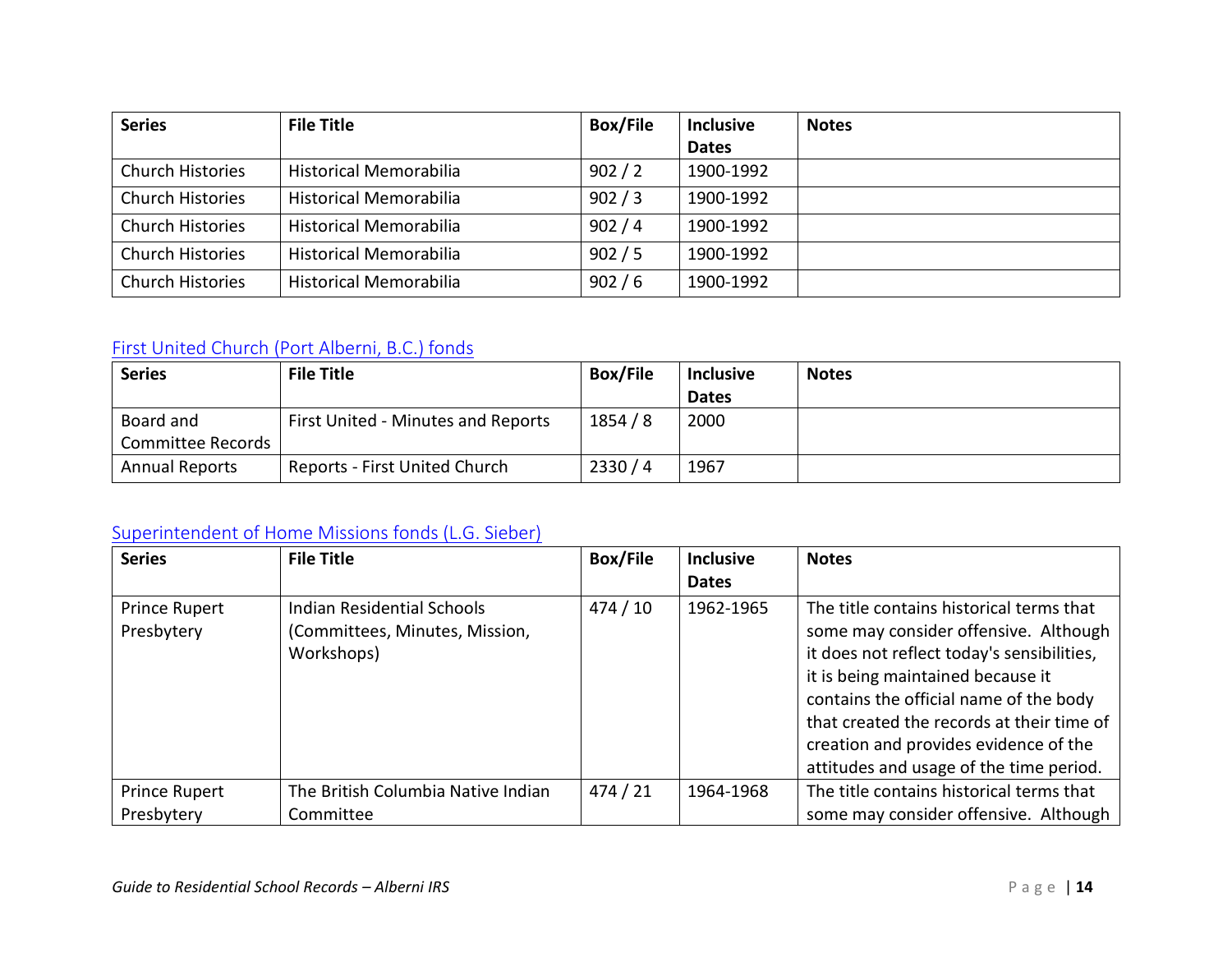| <b>Series</b>               | <b>File Title</b>                                                                                          | <b>Box/File</b> | <b>Inclusive</b> | <b>Notes</b>                                                                                                                                                                                                                                                                                                                                    |
|-----------------------------|------------------------------------------------------------------------------------------------------------|-----------------|------------------|-------------------------------------------------------------------------------------------------------------------------------------------------------------------------------------------------------------------------------------------------------------------------------------------------------------------------------------------------|
|                             |                                                                                                            |                 | <b>Dates</b>     |                                                                                                                                                                                                                                                                                                                                                 |
| <b>Prince Rupert</b>        | Indian Work Sub-Committee of                                                                               | 474/22          | 1960-1966        | it does not reflect today's sensibilities,<br>it is being maintained because it<br>contains the official name of the body<br>that created the records at their time of<br>creation and provides evidence of the<br>attitudes and usage of the time period.<br>The title contains historical terms that                                          |
| Presbytery                  | Home Missions BC Conference -<br>Correspondence - Minutes                                                  |                 |                  | some may consider offensive. Although<br>it does not reflect today's sensibilities,<br>it is being maintained because it<br>contains the official name of the body<br>that created the records at their time of<br>creation and provides evidence of the<br>attitudes and usage of the time period.                                             |
| Prince Rupert<br>Presbytery | British Columbia Indian Work Sub-<br>Committee                                                             | 474/23          | 1964-1966        | The title contains historical terms that<br>some may consider offensive. Although<br>it does not reflect today's sensibilities,<br>it is being maintained because it<br>contains the official name of the body<br>that created the records at their time of<br>creation and provides evidence of the<br>attitudes and usage of the time period. |
| Vancouver<br>Presbytery     | [Vancouver - Indigenous Man Mr.<br>R.T. Sullivan]. Original title:<br>Vancouver - Indian Mr. R.T. Sullivan | 478/16          | 1959-1969        | The title contains historical terms that<br>some may consider offensive. Although<br>it does not reflect today's sensibilities,<br>it is being maintained because it<br>contains the official name of the body<br>that created the records at their time of                                                                                     |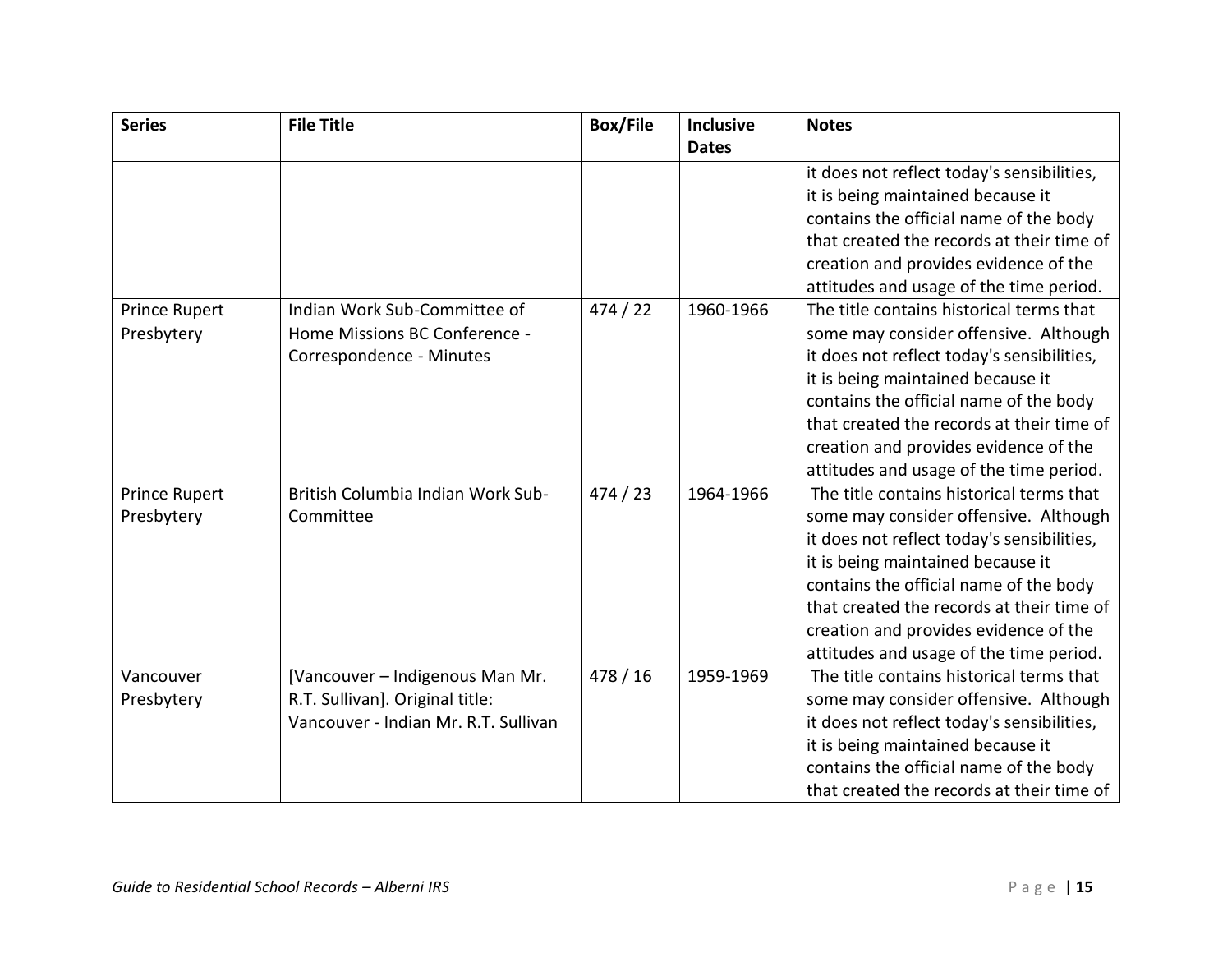| <b>Series</b>  | <b>File Title</b>                      | <b>Box/File</b> | <b>Inclusive</b> | <b>Notes</b>                               |
|----------------|----------------------------------------|-----------------|------------------|--------------------------------------------|
|                |                                        |                 | <b>Dates</b>     |                                            |
|                |                                        |                 |                  | creation and provides evidence of the      |
|                |                                        |                 |                  | attitudes and usage of the time period.    |
| General        | [Indigenous Ministry]. Original title: | 469/32          | 1928-1956        | The title contains historical terms that   |
| Administration | Indian Work                            |                 |                  | some may consider offensive. Although      |
|                |                                        |                 |                  | it does not reflect today's sensibilities, |
|                |                                        |                 |                  | it is being maintained because it          |
|                |                                        |                 |                  | contains the official name of the body     |
|                |                                        |                 |                  | that created the records at their time of  |
|                |                                        |                 |                  | creation and provides evidence of the      |
|                |                                        |                 |                  | attitudes and usage of the time period.    |

# <span id="page-20-0"></span>Vancouver Island Presbytery Officer fonds

| <b>Series</b>               | <b>File Title</b>    | <b>Box/File</b> | <b>Inclusive</b> | <b>Notes</b>                                                                                                                                                                                        |
|-----------------------------|----------------------|-----------------|------------------|-----------------------------------------------------------------------------------------------------------------------------------------------------------------------------------------------------|
|                             |                      |                 | <b>Dates</b>     |                                                                                                                                                                                                     |
| <b>General Records</b>      | <b>Home Missions</b> | 1782/1          | 1959-1965        |                                                                                                                                                                                                     |
| Comox-Nanaimo<br>Presbytery | Alberni              | 1782 / 14       | 1959-1971        | File contains personal information<br>related to employment, to be restricted<br>for 75 years per United Church policy<br>and in compliance with the Personal<br>Information Protection Act of B.C. |
| Comox-Nanaimo<br>Presbytery | Alberni              | 1782 / 15       | 1959-1971        |                                                                                                                                                                                                     |
| Comox-Nanaimo<br>Presbytery | Alberni              | 1782 / 16       | 1959-1971        |                                                                                                                                                                                                     |
| Comox-Nanaimo<br>Presbytery | Alberni              | 1782 / 17       | 1959-1971        | File contains personal information<br>related to employment, to be restricted<br>for 75 years per United Church policy                                                                              |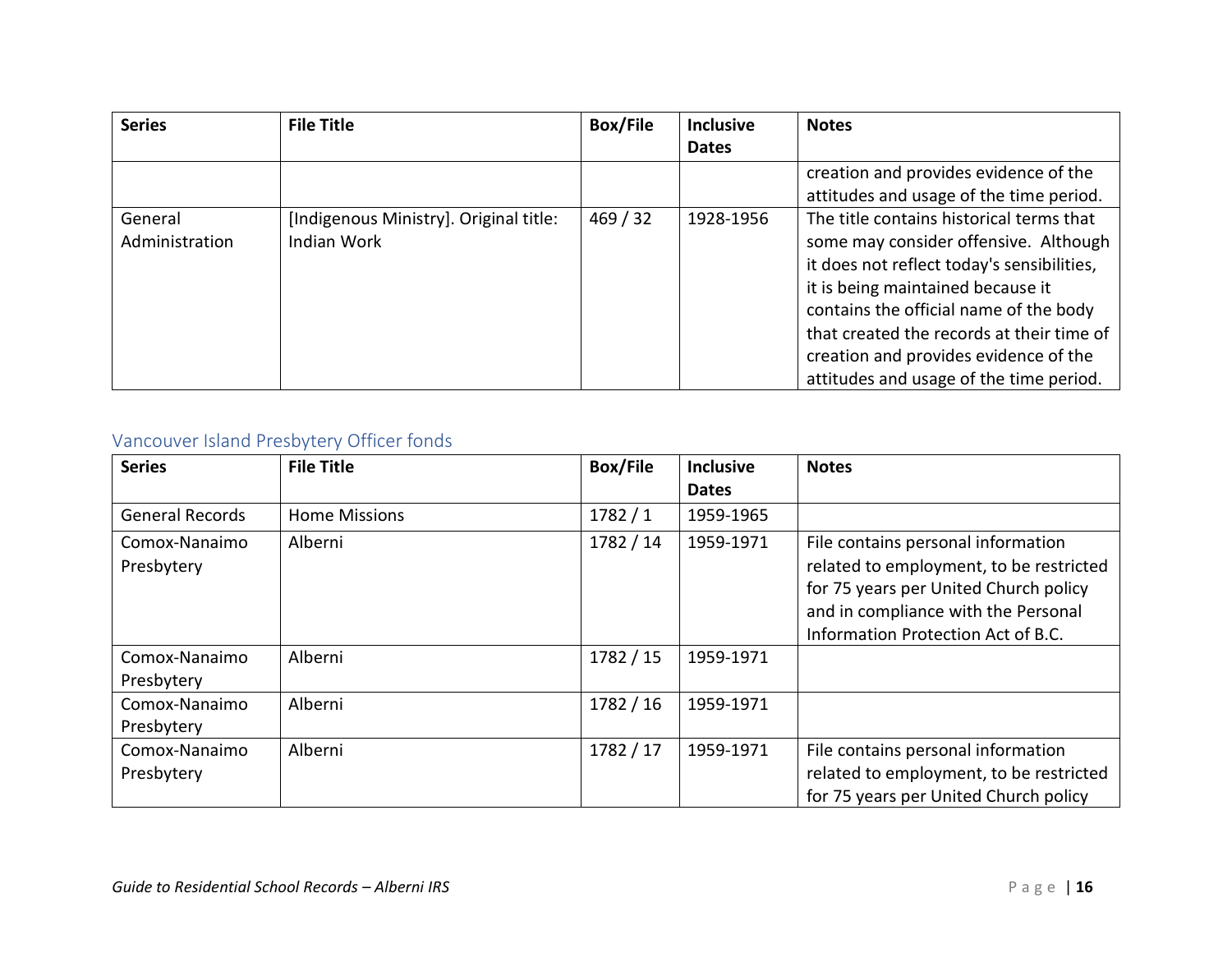| <b>Series</b>               | <b>File Title</b>         | <b>Box/File</b> | <b>Inclusive</b><br><b>Dates</b> | <b>Notes</b>                                                                                                                                                                                        |
|-----------------------------|---------------------------|-----------------|----------------------------------|-----------------------------------------------------------------------------------------------------------------------------------------------------------------------------------------------------|
|                             |                           |                 |                                  | and in compliance with the Personal<br>Information Protection Act of B.C.                                                                                                                           |
| Comox-Nanaimo<br>Presbytery | Alberni                   | 1782/18         | 1959-1971                        |                                                                                                                                                                                                     |
| Comox-Nanaimo<br>Presbytery | Alberni                   | 1782 / 19       | 1959-1971                        |                                                                                                                                                                                                     |
| Comox-Nanaimo<br>Presbytery | Alberni                   | 1782 / 20       | 1959-1971                        |                                                                                                                                                                                                     |
| Comox-Nanaimo<br>Presbytery | Alberni                   | 1782 / 21       | 1959-1971                        | File contains personal information<br>related to employment, to be restricted<br>for 75 years per United Church policy<br>and in compliance with the Personal<br>Information Protection Act of B.C. |
| Comox-Nanaimo<br>Presbytery | Alberni                   | 1782 / 22       | 1959-1971                        | File contains personal information<br>related to employment, to be restricted<br>for 75 years per United Church policy<br>and in compliance with the Personal<br>Information Protection Act of B.C. |
| Comox-Nanaimo<br>Presbytery | Alberni                   | 1782 / 23       | 1959-1971                        |                                                                                                                                                                                                     |
| Comox-Nanaimo<br>Presbytery | Alberni                   | 1782 / 24       | 1959-1971                        |                                                                                                                                                                                                     |
| Comox-Nanaimo<br>Presbytery | Alberni                   | 1782 / 25       | 1959-1971                        |                                                                                                                                                                                                     |
| Comox-Nanaimo<br>Presbytery | Alberni                   | 1782 / 26       | 1959-1971                        |                                                                                                                                                                                                     |
| Comox-Nanaimo<br>Presbytery | <b>West Coast Mission</b> | 1784 / 22       | 1969-1972                        |                                                                                                                                                                                                     |
| Legal Size Files            | Alberni Valley Property   | 1786 / 1a       | 1969-1979                        |                                                                                                                                                                                                     |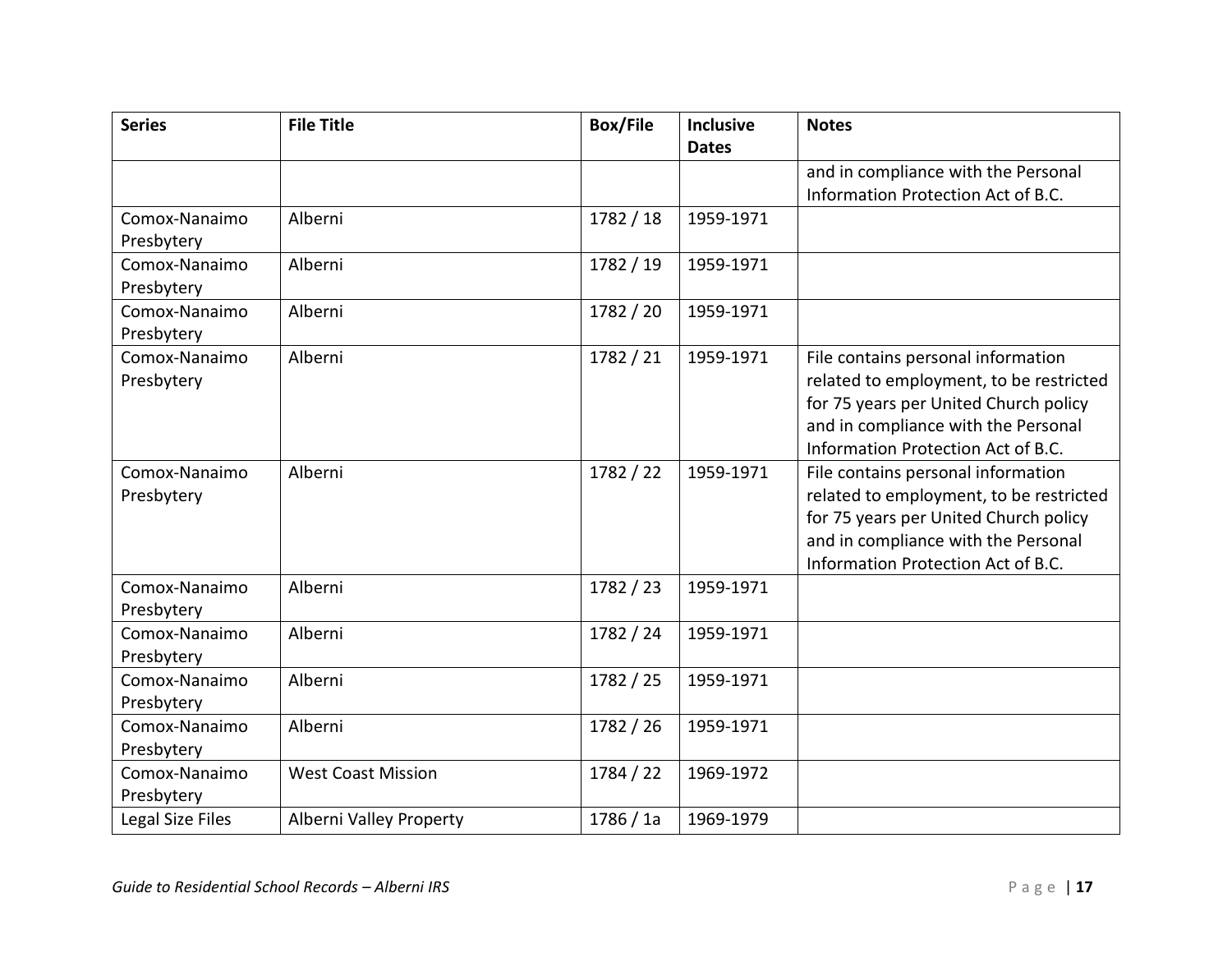| <b>Series</b>    | <b>File Title</b>       | <b>Box/File</b> | <b>Inclusive</b><br><b>Dates</b> | <b>Notes</b> |
|------------------|-------------------------|-----------------|----------------------------------|--------------|
| Legal Size Files | Alberni Valley Property | 1786 / 1b       | 1969-1979                        |              |

# <span id="page-22-0"></span>[Victoria Presbytery \(United Church\) fonds](https://www.memorybc.ca/victoria-presbytery-united-church-fonds)

| <b>Series</b>            | <b>File Title</b>              | <b>Box/File</b> | <b>Inclusive</b> | <b>Notes</b> |
|--------------------------|--------------------------------|-----------------|------------------|--------------|
|                          |                                |                 | <b>Dates</b>     |              |
| Presbytery               | Congregations                  | 1611/35         | 1932             |              |
| Committees               |                                |                 |                  |              |
| <b>Financial Records</b> | Financial Record Book (ledger) | 1612/7          | 1938-1954        |              |

#### <span id="page-22-1"></span>[West Coast Mission fonds](https://www.memorybc.ca/west-coast-mission-fonds-2)

| <b>Series</b>             | <b>File Title</b>                | <b>Box/File</b> | <b>Inclusive</b> | <b>Notes</b>                               |
|---------------------------|----------------------------------|-----------------|------------------|--------------------------------------------|
|                           |                                  |                 | <b>Dates</b>     |                                            |
| Minutes and               | Minutes of West Coast Mission    | 490/1           | 1969-1976        |                                            |
| Reports                   | Council of the United Church     |                 |                  |                                            |
| Projects and              | Study and Plan / Rev. Bill Dixon | 490 / 12        | 1977             |                                            |
| <b>Strategic Planning</b> |                                  |                 |                  |                                            |
| Projects and              | Indian Hostel - Port Alberni     | 490/13          | 1968-1971        | The title contains historical terms that   |
| <b>Strategic Planning</b> |                                  |                 |                  | some may consider offensive. Although      |
|                           |                                  |                 |                  | it does not reflect today's sensibilities, |
|                           |                                  |                 |                  | it is being maintained because it          |
|                           |                                  |                 |                  | contains the official name of the body     |
|                           |                                  |                 |                  | that created the records at their time of  |
|                           |                                  |                 |                  | creation and provides evidence of the      |
|                           |                                  |                 |                  | attitudes and usage of the time period.    |
| Projects and              | Port Alberni - Project 1         | 490 / 14        | 1973-1975        |                                            |
| <b>Strategic Planning</b> |                                  |                 |                  |                                            |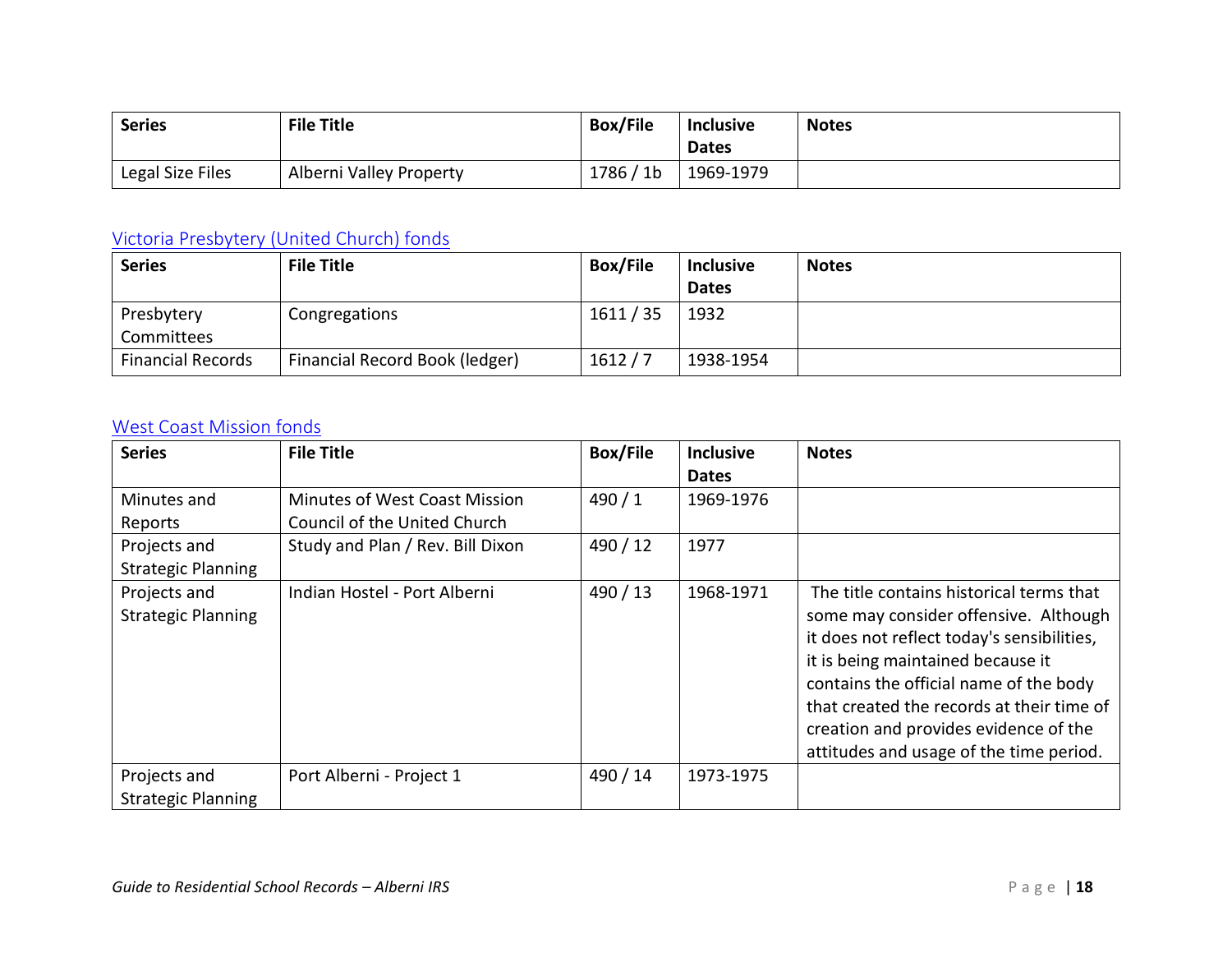| <b>Series</b>                                        | <b>File Title</b>                                                              | <b>Box/File</b> | <b>Inclusive</b><br><b>Dates</b> | <b>Notes</b>                                                                                                                                                                                                                                                                                                                                    |
|------------------------------------------------------|--------------------------------------------------------------------------------|-----------------|----------------------------------|-------------------------------------------------------------------------------------------------------------------------------------------------------------------------------------------------------------------------------------------------------------------------------------------------------------------------------------------------|
| Projects and<br><b>Strategic Planning</b>            | Port Alberni - Project 2                                                       | 490 / 15        | 1971-1977                        |                                                                                                                                                                                                                                                                                                                                                 |
| <b>Resident Students</b><br>and Band Member<br>Lists | Alberni Indian Residence Students                                              | 490 / 16        | 1962-1974                        | File contains personal information to be<br>restricted for 100 years, in accordance<br>with the provincial requirements under<br>the Personal Information Protection<br>Act.                                                                                                                                                                    |
|                                                      |                                                                                |                 |                                  | The title contains historical terms that<br>some may consider offensive. Although<br>it does not reflect today's sensibilities,<br>it is being maintained because it<br>contains the official name of the body<br>that created the records at their time of<br>creation and provides evidence of the<br>attitudes and usage of the time period. |
| <b>Resident Students</b><br>and Band Member<br>Lists | [Indigenous Boarding Students].<br>Original title: Indian Boarding<br>Students | 490 / 17        | 1971-1974                        | File contains personal information to be<br>restricted for 100 years, in accordance<br>with the provincial requirements under<br>the Personal Information Protection<br>Act.                                                                                                                                                                    |
|                                                      |                                                                                |                 |                                  | The title contains historical terms that<br>some may consider offensive. Although<br>it does not reflect today's sensibilities,<br>it is being maintained because it<br>contains the official name of the body<br>that created the records at their time of                                                                                     |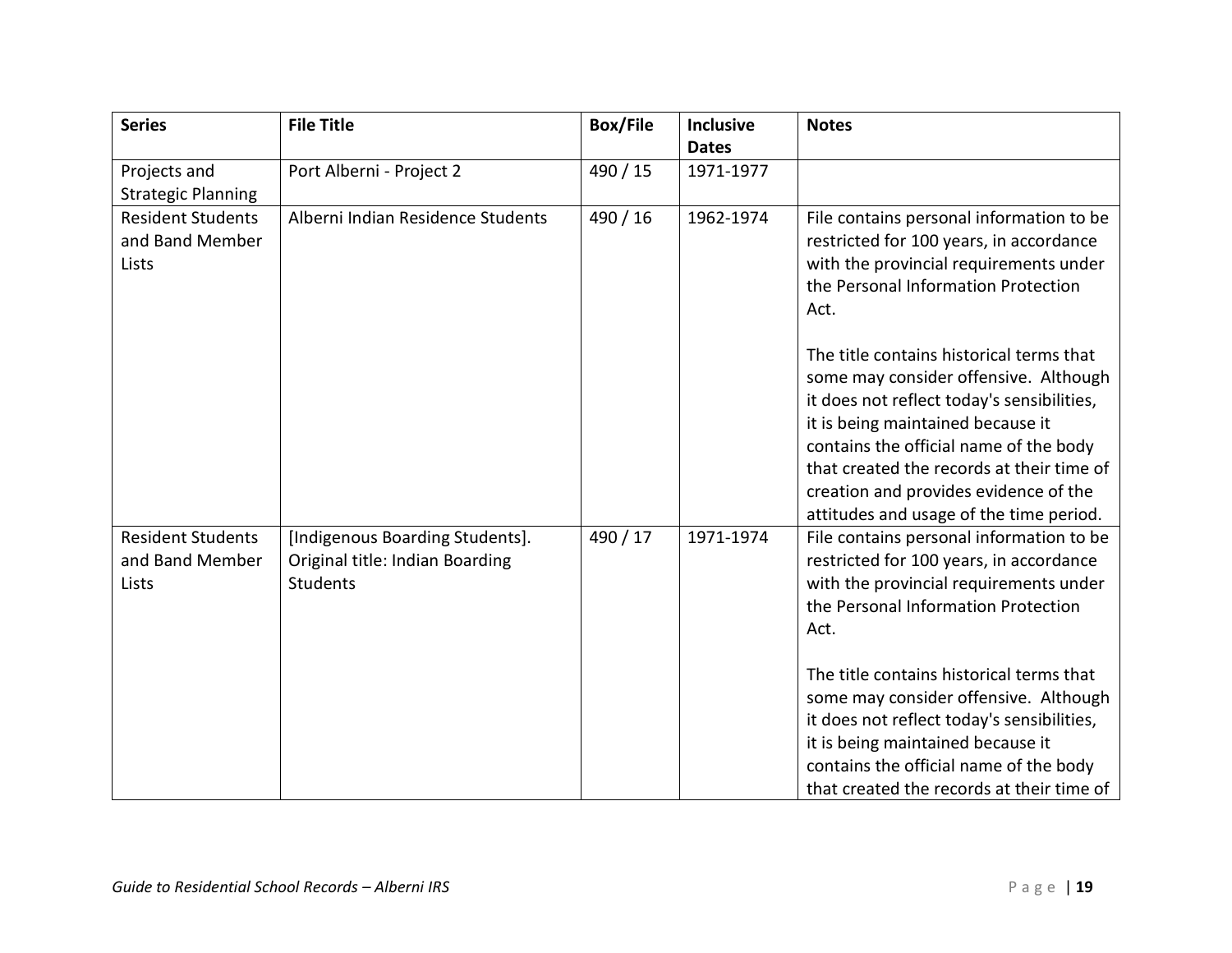| <b>Series</b>            | <b>File Title</b>                             | <b>Box/File</b> | <b>Inclusive</b> | <b>Notes</b>                               |
|--------------------------|-----------------------------------------------|-----------------|------------------|--------------------------------------------|
|                          |                                               |                 | <b>Dates</b>     |                                            |
|                          |                                               |                 |                  | creation and provides evidence of the      |
|                          |                                               |                 |                  | attitudes and usage of the time period.    |
| <b>Resident Students</b> | <b>Indian Band Lists</b>                      | 490 / 18        | 1964-[197-?]     | The title contains historical terms that   |
| and Band Member          |                                               |                 |                  | some may consider offensive. Although      |
| Lists                    |                                               |                 |                  | it does not reflect today's sensibilities, |
|                          |                                               |                 |                  | it is being maintained because it          |
|                          |                                               |                 |                  | contains the official name of the body     |
|                          |                                               |                 |                  | that created the records at their time of  |
|                          |                                               |                 |                  | creation and provides evidence of the      |
|                          |                                               |                 |                  | attitudes and usage of the time period.    |
|                          | Tseshaht (Opetchesaht) United                 | 490 / 19        | 1971-1975        |                                            |
|                          | Church                                        |                 |                  |                                            |
| Minutes and              | <b>Annual Reports</b>                         | 490/2           | 1965-1972        |                                            |
| Reports                  |                                               |                 |                  |                                            |
| Property                 | <b>Property Matters (Except Manses)</b>       | 490 / 20        | 1974-1976        | Partial file restricted due to solicitor-  |
| Management               | Lot 81 Alberni (Beshaht - old Res.<br>School) |                 |                  | client privilege.                          |
| Minutes and              | <b>West Coast Mission Council</b>             | 490/3           | 1974-1977        |                                            |
| Reports                  | [Executive] Minutes                           |                 |                  |                                            |
| Minutes and              | Advisory Committee [to Indian Work]           | 490/4           | 1962-1969        | The title contains historical terms that   |
| Reports                  | <b>Minutes</b>                                |                 |                  | some may consider offensive. Although      |
|                          |                                               |                 |                  | it does not reflect today's sensibilities, |
|                          |                                               |                 |                  | it is being maintained because it          |
|                          |                                               |                 |                  | contains the official name of the body     |
|                          |                                               |                 |                  | that created the records at their time of  |
|                          |                                               |                 |                  | creation and provides evidence of the      |
|                          |                                               |                 |                  | attitudes and usage of the time period.    |
| Minutes and              | West Coast Mission Council Agenda             | 490/5           | 1973-1977        |                                            |
| Reports                  | Items                                         |                 |                  |                                            |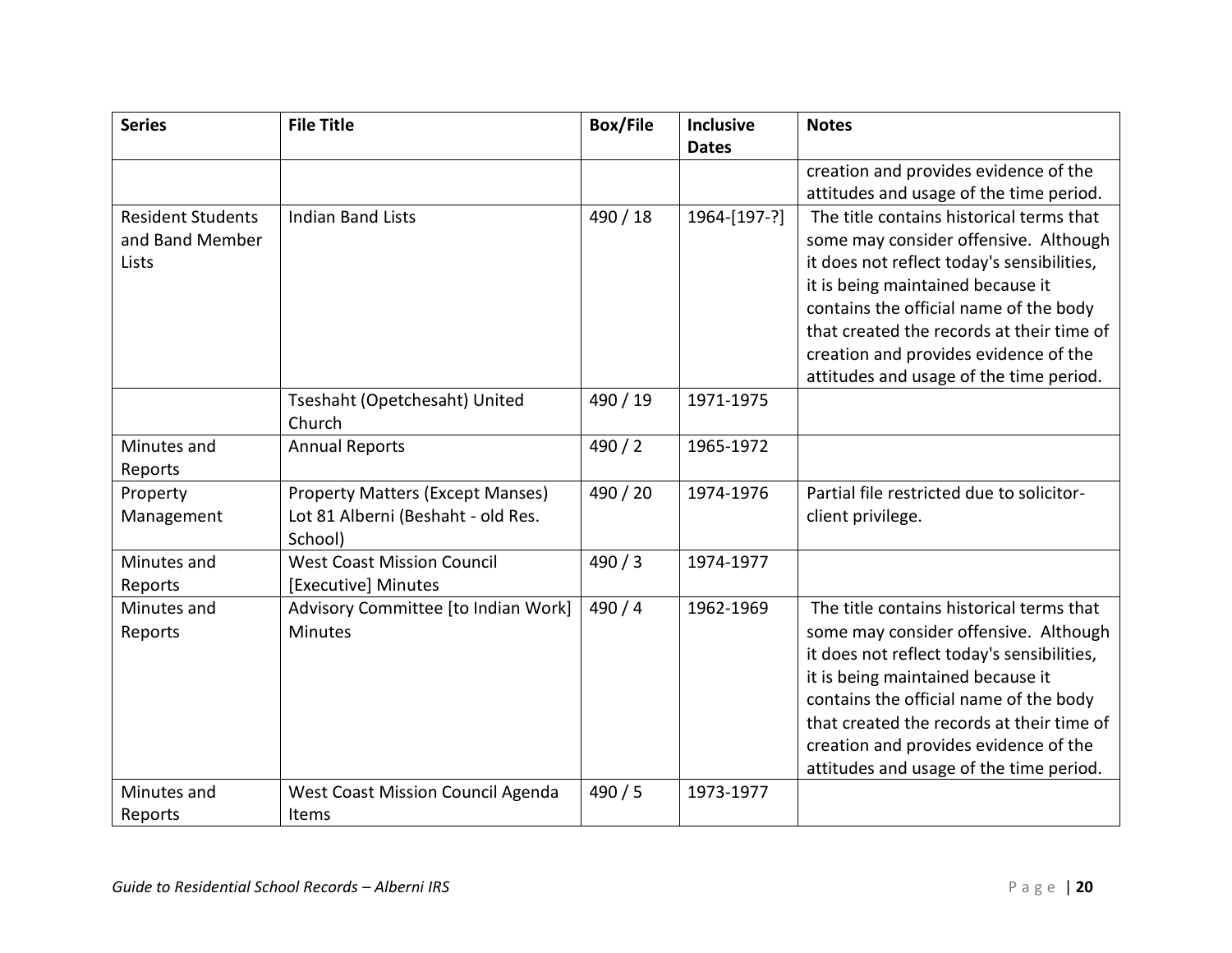| <b>Series</b>                       | <b>File Title</b>                                        | <b>Box/File</b>           | <b>Inclusive</b><br><b>Dates</b> | <b>Notes</b>                                                                                                                                                                                                                                       |
|-------------------------------------|----------------------------------------------------------|---------------------------|----------------------------------|----------------------------------------------------------------------------------------------------------------------------------------------------------------------------------------------------------------------------------------------------|
| Minutes and<br>Reports              | [Reports, some minutes]                                  | 490/6                     | 1976                             |                                                                                                                                                                                                                                                    |
|                                     | <b>West Coast Mission -</b><br>Correspondence            | 490/7                     | 1970-1972                        |                                                                                                                                                                                                                                                    |
| Organization and<br><b>Staffing</b> | <b>West Coast Mission - Organization</b><br>and Staffing | 490/8                     | 1970-1976                        |                                                                                                                                                                                                                                                    |
|                                     | Pers. (Personal) Vital Stats.                            | $U-378/$<br><b>TRC-39</b> | 1974-1976                        | File restricted as follows: Baptisms<br>restricted for 100 years; marriages<br>restricted for 75 years; burial records<br>restricted for 20 years, in accordance<br>with provincial requirements under the<br>Personal Information Protection Act. |
|                                     | <b>CHRON</b> [Chronology]                                | $U-378/$<br><b>TRC-39</b> | 1973                             |                                                                                                                                                                                                                                                    |
|                                     | <b>CHRON</b> [Chronology]                                | $U-378/$<br><b>TRC-39</b> | 1974                             | File restricted by archivist due to<br>privacy. According to the UCC archivist,<br>contains personal information relating<br>to baptisms, which must be restricted<br>for 100 years from the date of baptism.                                      |
|                                     | <b>CHRON</b> [Chronology]                                | $U-378/$<br><b>TRC-39</b> | 1975                             |                                                                                                                                                                                                                                                    |
|                                     | <b>CHRON</b> [Chronology]                                | $U-378/$<br><b>TRC-39</b> | 1976                             |                                                                                                                                                                                                                                                    |
|                                     | <b>West Coast Mission Council</b>                        | $U-378/$<br><b>TRC-39</b> | 1970-1976                        |                                                                                                                                                                                                                                                    |
|                                     | Correspondence - General -<br>Individual                 | $U-378/$<br><b>TRC-39</b> | 1971-1973                        | File contains personal information<br>(including baptism records) that are<br>restricted for 100 years in compliance                                                                                                                               |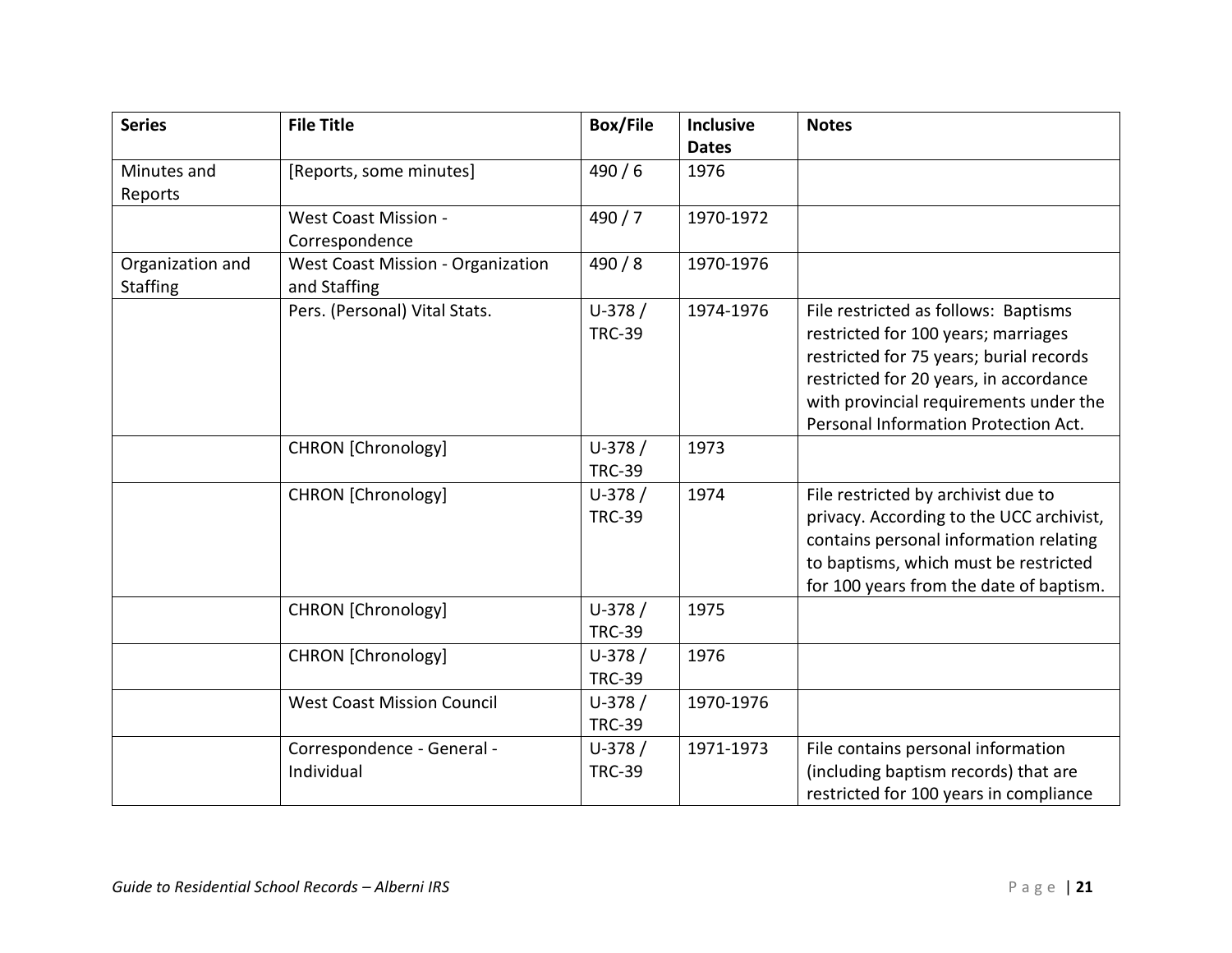| <b>Series</b> | <b>File Title</b>                          | <b>Box/File</b> | <b>Inclusive</b> | <b>Notes</b>                  |
|---------------|--------------------------------------------|-----------------|------------------|-------------------------------|
|               |                                            |                 | <b>Dates</b>     |                               |
|               |                                            |                 |                  | with the Personal Information |
|               |                                            |                 |                  | Protection Act of B.C.        |
|               | Live Love #2 - Sponsors                    | $U-378/$        | 1972-1977        |                               |
|               |                                            | <b>TRC-39</b>   |                  |                               |
|               | <b>West Coast Mission (Previous Years)</b> | $U-378/$        | 1969-1971        |                               |
|               |                                            | <b>TRC-39</b>   |                  |                               |

# <span id="page-26-0"></span>[Conference Minister, Prince Rupert Presbytery fonds](https://www.memorybc.ca/conference-minister-prince-rupert-presbytery-fonds)

| <b>Series</b>             | <b>File Title</b>                        | <b>Box/File</b> | <b>Inclusive</b> | <b>Notes</b> |
|---------------------------|------------------------------------------|-----------------|------------------|--------------|
|                           |                                          |                 | <b>Dates</b>     |              |
| <b>Residential School</b> | <b>Residential School Advisory Group</b> | 1911/1          | 1993-1994        |              |
| <b>Issues</b>             | correspondence and minutes               |                 |                  |              |
|                           |                                          |                 |                  |              |

### <span id="page-26-1"></span>[Robert Clyde Scott fonds](https://www.memorybc.ca/robert-clyde-scott-fonds-2)

| <b>Series</b>   | <b>File Title</b>                   | <b>Box/File</b> | <b>Inclusive</b> | <b>Notes</b>                           |
|-----------------|-------------------------------------|-----------------|------------------|----------------------------------------|
|                 |                                     |                 | <b>Dates</b>     |                                        |
| Manuscripts and | Personal diary                      | 573/10          | 1919-1945        |                                        |
| Writings        |                                     |                 |                  |                                        |
| Correspondence  | [Indigenous associations]. Original | 573/20          | 1942-1956        | Includes correspondence with The       |
| <b>Files</b>    | title: Native associations          |                 |                  | Native Voice and others                |
|                 |                                     |                 |                  |                                        |
| Correspondence  | Personal                            | 573/21          | 1917-1957        |                                        |
| <b>Files</b>    |                                     |                 |                  |                                        |
| Vital Records   | <b>Baptismal records</b>            | 573/4           | 1930-1960        | Baptism records contain personal       |
|                 |                                     |                 |                  | information and are restricted for 100 |
|                 |                                     |                 |                  | years in compliance with the Personal  |
|                 |                                     |                 |                  | Information Protection Act of B.C.     |